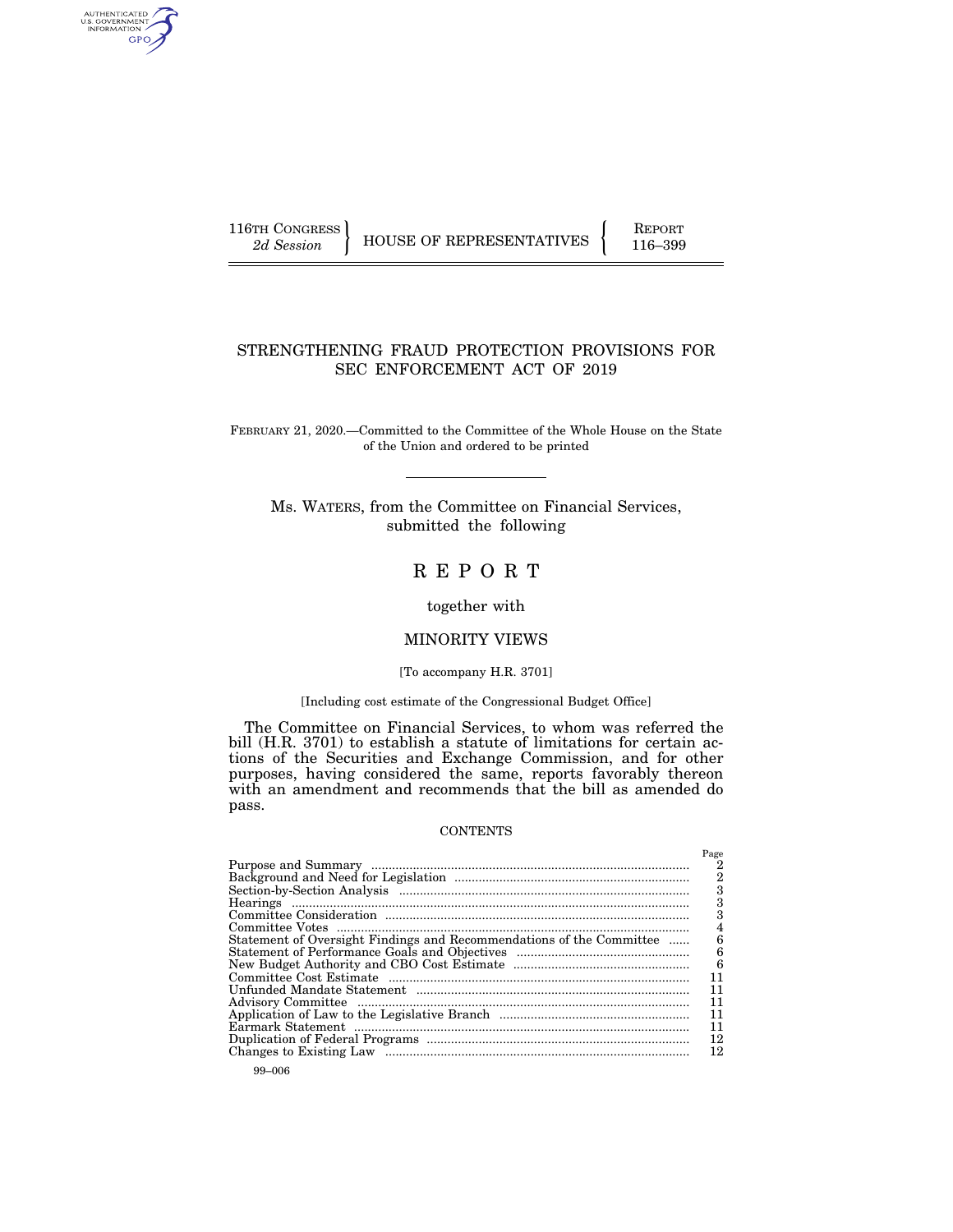The amendment is as follows:

Strike all after the enacting clause and insert the following:

#### **SECTION 1. SHORT TITLE.**

This Act may be cited as the ''Strengthening Fraud Protection Provisions for SEC Enforcement Act of 2019

#### **SEC. 2. STATUTE OF LIMITATIONS FOR COMMISSION ACTIONS.**

(a) IN GENERAL.—Section 21 of the Securities Exchange Act of 1934 (15 U.S.C. 75u) is amended by adding at the end the following:

''(j) STATUTE OF LIMITATIONS.— ''(1) CIVIL MONETARY PENALTIES.— ''(A) IN GENERAL.—An action or proceeding brought or instituted by the Commission under any provision of the securities laws for a civil monetary

penalty may be brought not later than 10 years after the alleged violation.<br>"(B) Exclusion.—The period of limitations in subparagraph (A) does not<br>run during any time when an alleged violator is absent from the United<br>Stat United States.

"(2) DEFINITION.—For purposes of this subsection, the term 'civil monetary<br>penalty' means relief sought by the Commission under—<br>"(A) subsection (d)(3), section 10A(d), section 21A(a), section 21B(a), or<br>subsection (b), (

U.S.C.  $50a-9(d)(1)$ ,  $50a-41(e)(1)$ ;

"(D) section  $203(i)(1)$  or  $209(e)(1)$  of the Investment Advisers Act of 1940  $(15 \text{ U.S.C. } 50b-3(i)(1), 50b-9(e)(1));$  or

''(E) section 304(a) of the Sarbanes-Oxley Act of 2002 (15 U.S.C.  $7243(a)$ .

(b) CONFORMING AMENDMENT.—Section 21A(d) of the Securities Exchange Act of 1934 (15 U.S.C.  $75u-1(d)$ ) is amended by striking paragraph (5).

#### PURPOSE AND SUMMARY

On July 11, 2019, Representative Vincente Gonzalez introduced H.R. 3701, the Strengthening Fraud Protection Provisions for SEC Enforcement Act of 2019, which would provide the Securities and Exchange Commission (SEC) with a 10-year statute of limitations for civil monetary penalties, which would begin on the date at which the violation occurred.

### BACKGROUND AND NEED FOR LEGISLATION

In *Gabelli* v. *SEC*, the Supreme Court held that the SEC has a five-year limit, or statute of limitations, to seek a civil penalty against a defendant and that the five-year limit begins at the date the violation occurs, not the date the SEC discovered it.1 This bill would overturn that holding and provide the SEC with a 10 year limitation. The bill is similar to a bill in the Senate from the 114th Congress (S. 1960).

At a June hearing before the Subcommittee on Investor Protection, Entrepreneurship, and Capital Markets, Professor Urska Velikonja of Georgetown University stated that if the *Gabelli* ruling remains the governing law for civil monetary penalties in securities enforcement cases, ''securities violators could defraud investors with impunity, so long as they avoid prosecution for five years.'' 2 Former SEC prosecutor Jordan Thomas echoed this noting

<sup>&</sup>lt;sup>1</sup>Gabelli v. SEC, 565 U.S. 442 (2013).<br><sup>2</sup> Putting Investors First: Examining Proposals to Strengthen Enforcement Against Securities<br>Law Violators, Hearing before the Subcomm. on Investor Protection, Entrepreneurship, an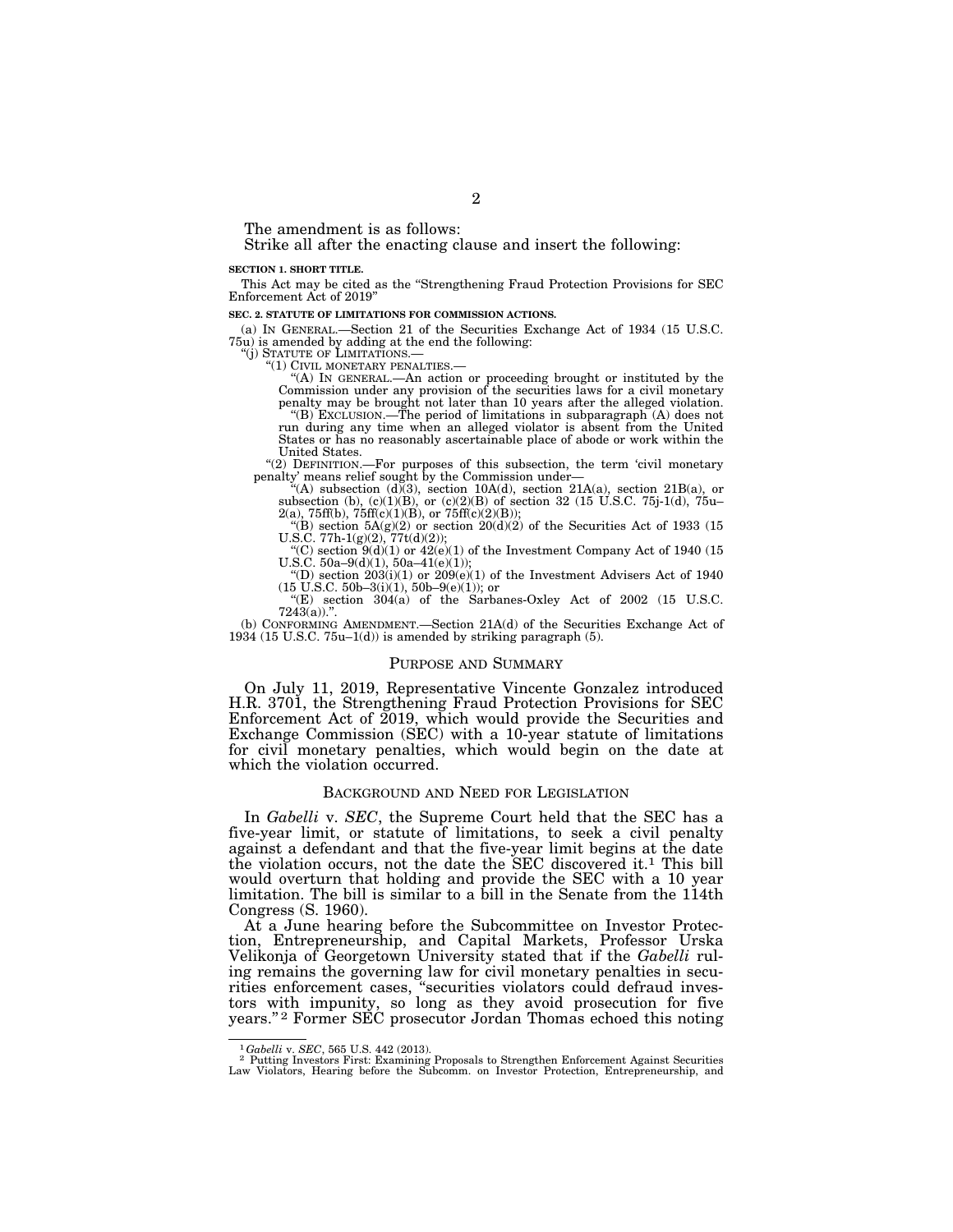that this legislative response would help strengthen the SEC's ''enforcement arsenal'' because ''many of the largest and most egregious securities violations occur over extended periods of time . . . Thus, lengthening the statute of limitations for civil money penalties to 10 years would better enable the Commission to seek and obtain penalties commensurate with the full scope of the violation in such cases."<sup>3</sup> This bill is supported by the North American Securities Administrators Association (NASAA) and Public Citizen.

### SECTION-BY-SECTION ANALYSIS

#### *Section 1. Short title*

This section provides that H.R. 3701 may be cited as the Strengthening Fraud Protections Provisions for SEC Enforcement Act of 2019.

## *Section 2. Statute of limitations for commission actions*

Subsection (a) amends section 21 of the Securities Exchange Act of 1934 by adding a new subsection (j). The new subsection (j) provides that an action or proceeding brought or instituted by the SEC is subject to a 10-year statute of limitations after the alleged violation. The statute of limitations does not run during any time when the alleged violator is absent from the United States or has no reasonable ascertainable place of abode or work within the United States. The subsection also clarifies that the term "civil monetary penalty'' under the act is the same term as defined under the relevant securities laws.

Subsection (b) of this section makes a conforming amendment.

#### **HEARINGS**

For the purposes of section 103(i) of H. Res. 6 for the 116th Congress, the Committee on Financial Services' Subcommittee on Investor Protection, Entrepreneurship, and Capital Markets held a hearing to consider H.R. 3701 entitled, "Putting Investors First: Examining Proposals to Strengthen Enforcement Against Securities Law Violators'' on June 19, 2019. Testifying before the Committee was Jordan A. Thomas, Partner, Labaton Sucharow; Urska Velikonja, Professor of Law, Georgetown University Law Center; Andrew N. Vollmer, Professor of Law, University of Virginia School of Law; and Stephen Crimmins, Partner, Murphy & McGonigle, PC.

#### COMMITTEE CONSIDERATION

The Committee on Financial Services met in open session on July 16, 2019, and ordered H.R. 3701 to be reported favorably to the House with an amendment in the nature of a substitute by a vote of 33 yeas and 25 nays, a quorum being present.

Capital Markets of the H. Comm on Financial Services, 116th Cong. (2019) (statement of Urska

<sup>&</sup>lt;sup>3</sup> Putting Investors First: Examining Proposals to Strengthen Enforcement Against Securities Law Violators, Hearing before the Subcomm. on Investor Protection, Entrepreneurship, and Capital Markets of the H. Comm on Financial Services, 116th Cong. (2019) (statement of Jordan Thomas).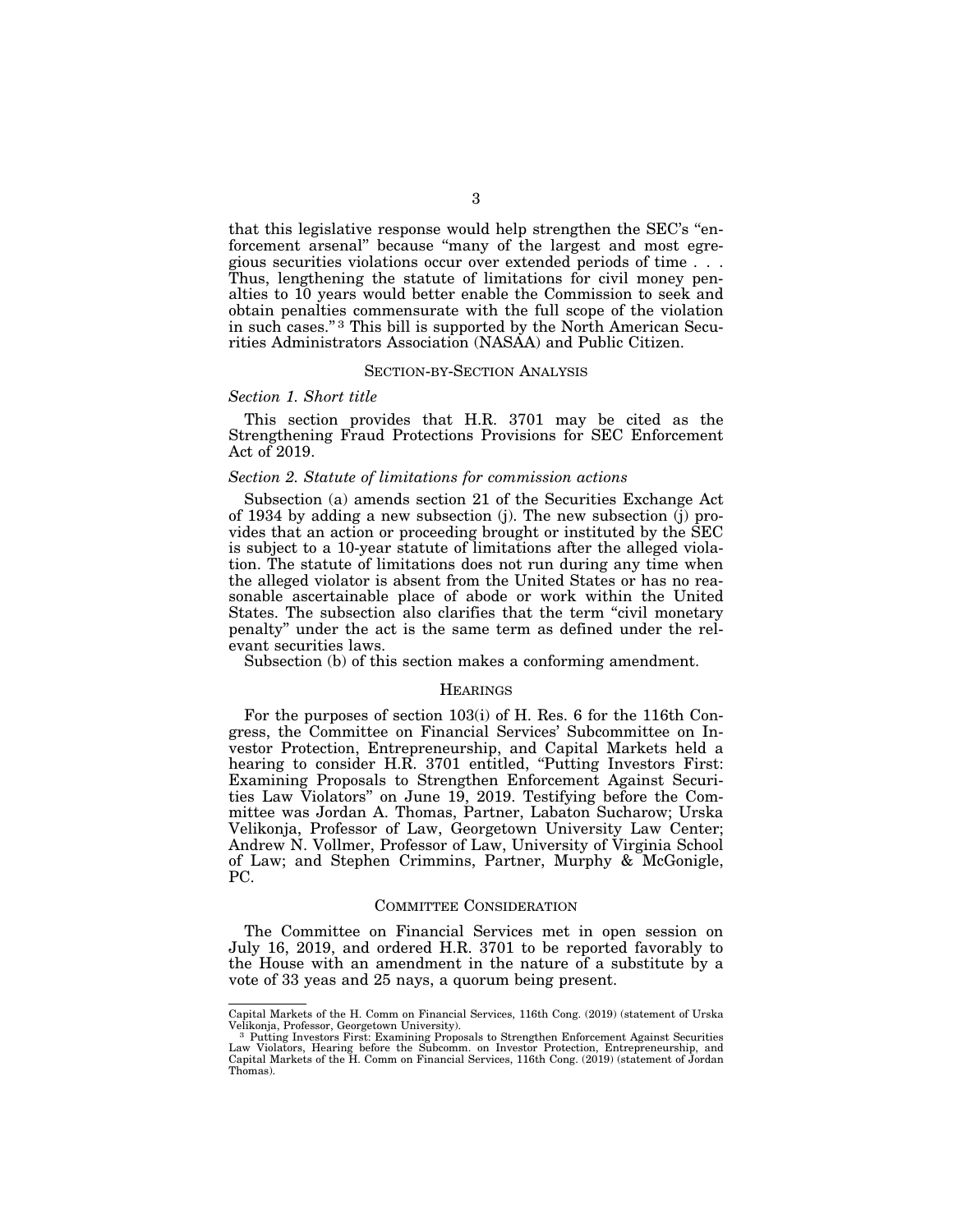# COMMITTEE VOTES AND ROLL CALL VOTES

In compliance with clause 3(b) of rule XIII of the Rules of the House of Representatives, the Committee advises that the following roll call votes occurred during the Committee's consideration of H.R. 3701: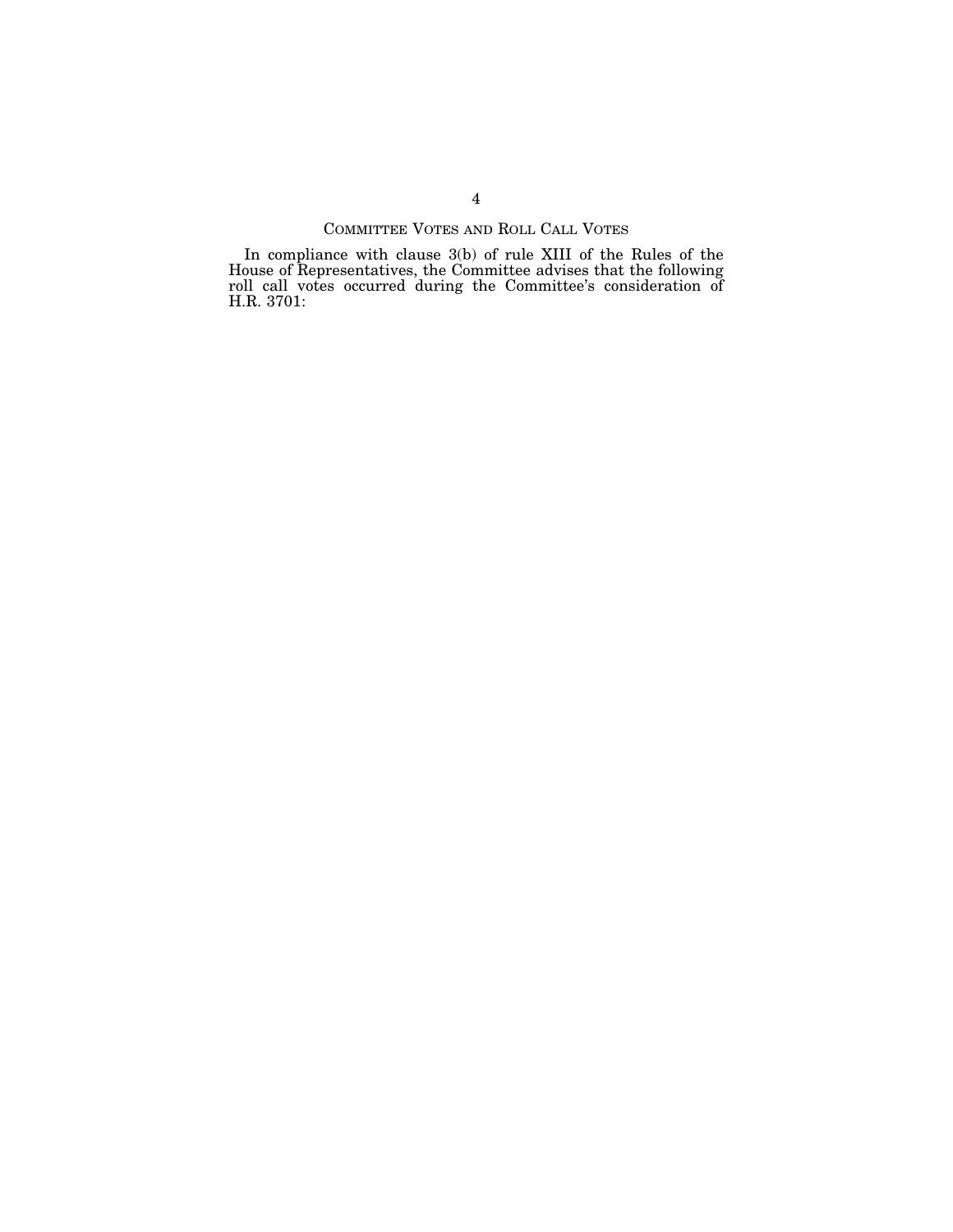| Present         | Representatives               | Ayes                    | <b>Nays</b>               |
|-----------------|-------------------------------|-------------------------|---------------------------|
|                 | Ms. Waters, Chairwoman        | X                       |                           |
|                 | Mrs. Maloney                  | X                       |                           |
|                 | Ms. Velázquez                 | X                       |                           |
|                 | Mr. Sherman                   | $\overline{\mathbf{x}}$ |                           |
|                 | Mr. Meeks                     | $\overline{x}$          |                           |
|                 | Mr. Clay                      | X                       |                           |
|                 | Mr. Scott                     | $\bar{x}$               |                           |
|                 | Mr. Green                     | X<br>X                  |                           |
|                 | Mr. Cleaver<br>Mr. Perlmutter | X                       |                           |
|                 | Mr. Himes                     | X                       |                           |
|                 | Mr. Foster                    | X                       |                           |
|                 | Mrs. Beatty                   | X                       |                           |
|                 | Mr. Heck                      |                         |                           |
|                 | Mr. Vargas                    | X                       |                           |
|                 | Mr. Gottheimer                | X                       |                           |
|                 | Mr. Gonzalez (TX)             | X                       |                           |
|                 | Mr. Lawson                    | X                       |                           |
|                 | Mr. San Nicolas               | X                       |                           |
|                 | Ms. Tlaib                     | X                       |                           |
|                 | Ms. Porter                    | $\overline{\mathbf{x}}$ |                           |
|                 | Ms. Axne                      | X                       |                           |
|                 | Mr. Casten                    | X                       |                           |
|                 | Ms. Pressley                  | X                       |                           |
|                 | Mr. McAdams                   | X                       |                           |
|                 | Ms. Ocasio-Cortez             | X                       |                           |
|                 | Ms. Wexton                    | X                       |                           |
|                 | Mr. Lynch                     | X                       |                           |
|                 | Ms. Gabbard                   | X                       |                           |
|                 | Ms. Adams                     | $\overline{\mathbf{x}}$ |                           |
|                 | Ms. Dean                      | X                       |                           |
|                 | Mr. Garcia (IL)               | X                       |                           |
|                 | Ms. Garcia (TX)               | X                       |                           |
|                 | Mr. Phillips                  | $\overline{\mathbf{x}}$ |                           |
| $\overline{34}$ |                               |                         |                           |
|                 | Mr. McHenry, Ranking Member   |                         | Х                         |
|                 | Ms. Wagner                    |                         | х                         |
|                 | Mr. King                      |                         | X                         |
|                 | Mr. Lucas                     |                         | X                         |
|                 | Mr. Posey                     |                         | X                         |
|                 | Mr. Luetkemeyer               |                         | X                         |
|                 | Mr. Huizenga                  |                         | X                         |
|                 | Mr. Duffy                     |                         | $\boldsymbol{\mathsf{x}}$ |
|                 | Mr. Stivers                   |                         | X                         |
|                 | Mr. Barr                      |                         | X                         |
|                 | Mr. Tipton                    |                         | X                         |
|                 | Mr. Williams                  |                         |                           |
|                 | Mr. Hill                      |                         | X                         |
|                 | Mr. Emmer                     |                         | X                         |
|                 | Mr. Zeldin                    |                         | X                         |
|                 |                               |                         |                           |
|                 | Mr. Loudermilk                |                         | X                         |
|                 | Mr. Mooney                    |                         | $\overline{\mathbf{x}}$   |
|                 | Mr. Davidson                  |                         | $\bar{\mathrm{x}}$        |
|                 | Mr. Budd                      |                         | X                         |
|                 | Mr. Kustoff                   |                         | X                         |
|                 | Mr. Hollingsworth             |                         | X                         |
|                 | Mr. Gonzalez (OH)             |                         | X                         |
|                 | Mr. Rose                      |                         | X                         |
|                 | Mr. Steil                     |                         | X                         |
|                 | Mr. Gooden                    |                         | X                         |
|                 |                               |                         | X                         |
| 26              | Mr. Riggleman                 |                         |                           |
|                 |                               |                         |                           |

**Committee on Financial Services** Full Committee<br>
116th Congress (1st Session)

Date: 7/16/2019

Measure \_\_ HR 3701 as amended (Final Passage)

Amendment No.

Offered by: Rep. Gonzalez (TX)

| Agreed<br> To | Yes | No.  | Prsnt | Wdm  |
|---------------|-----|------|-------|------|
| Voice<br>Vote |     | Ayes |       | Nays |

| Record | FС    |  |
|--------|-------|--|
| Vote   |       |  |
|        | 33-25 |  |
|        |       |  |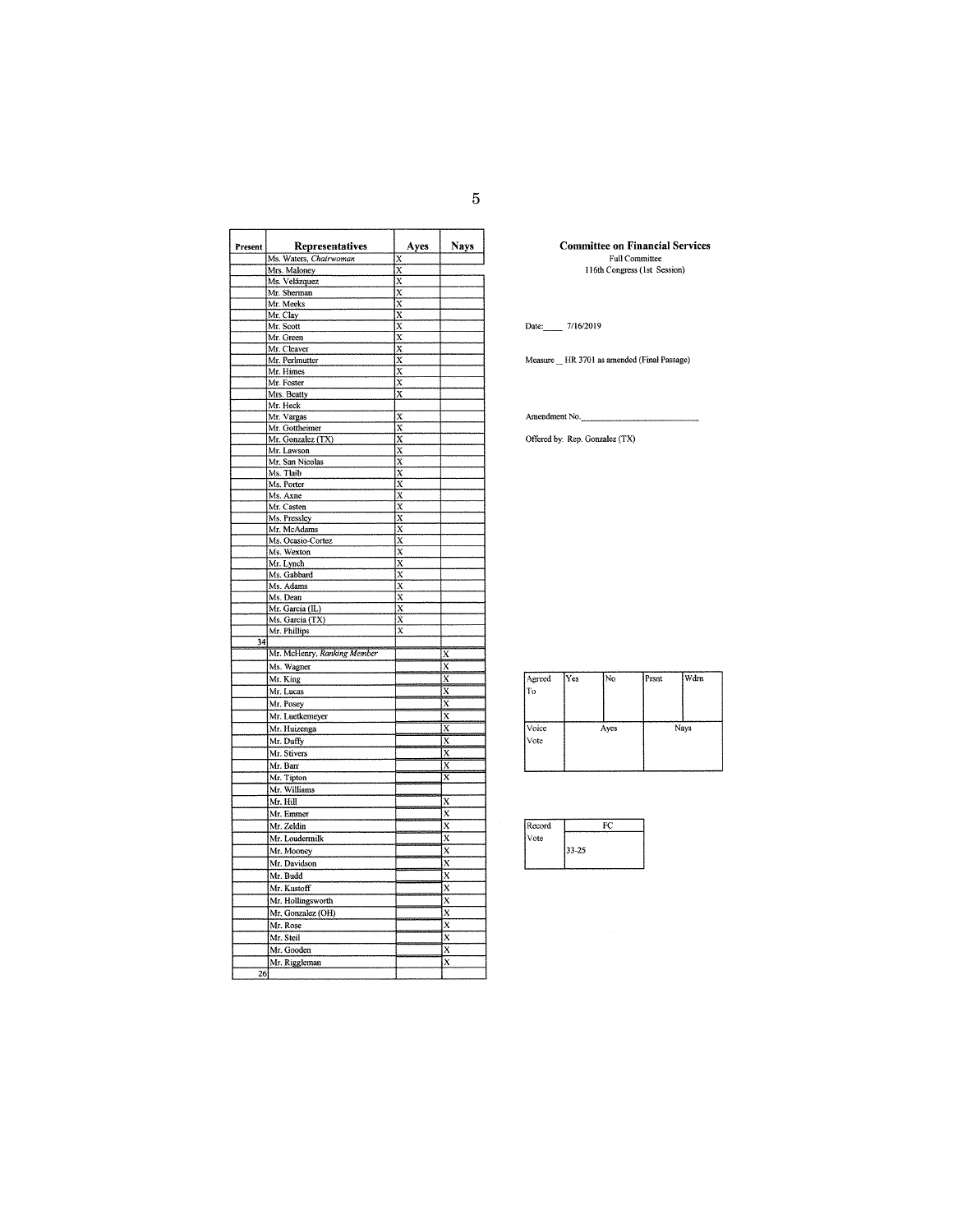## STATEMENT OF OVERSIGHT FINDINGS AND RECOMMENDATIONS OF THE COMMITTEE

In compliance with clause  $3(c)(1)$  of rule XIII and clause  $2(b)(1)$ of rule X of the Rules of the House of Representatives, the Committee's oversight findings and recommendations are reflected in the descriptive portions of this report.

#### STATEMENT OF PERFORMANCE GOALS AND OBJECTIVES

Pursuant to clause (3)(c) of rule XIII of the Rules of the House of Representatives, the goals of H.R. 3701 are to ensure that the SEC has a longer time period to bring actions for civil monetary penalties.

## NEW BUDGET AUTHORITY AND CBO COST ESTIMATE

Pursuant to clause  $3(c)(2)$  of rule XIII of the Rules of the House of Representatives and section 305(a) of the *Congressional Budget Act of 1974*, and pursuant to clause 3(c)(3) of rule XIII of the Rules of the House of Representatives and section 402 of the *Congressional Budget Act of 1974*, the Committee has received the following estimate for H.R. 3701 from the Director of the Congressional Budget Office:

## U.S. CONGRESS, CONGRESSIONAL BUDGET OFFICE, *Washington, DC, February 20, 2020.*

Hon. MAXINE WATERS, *Chairwoman, Committee on Financial Services,* 

*House of Representatives, Washington, DC.* 

DEAR MADAM CHAIRWOMAN: The Congressional Budget Office has prepared the enclosed cost estimate for H.R. 3701, the Strengthening Fraud Protection Provision for SEC Enforcement Act of 2019.

If you wish further details on this estimate, we will be pleased to provide them. The CBO staff contact is Nathaniel Frentz.

Sincerely,

MARK P. HADLEY (For Phillip L. Swagel, Director).

Enclosure.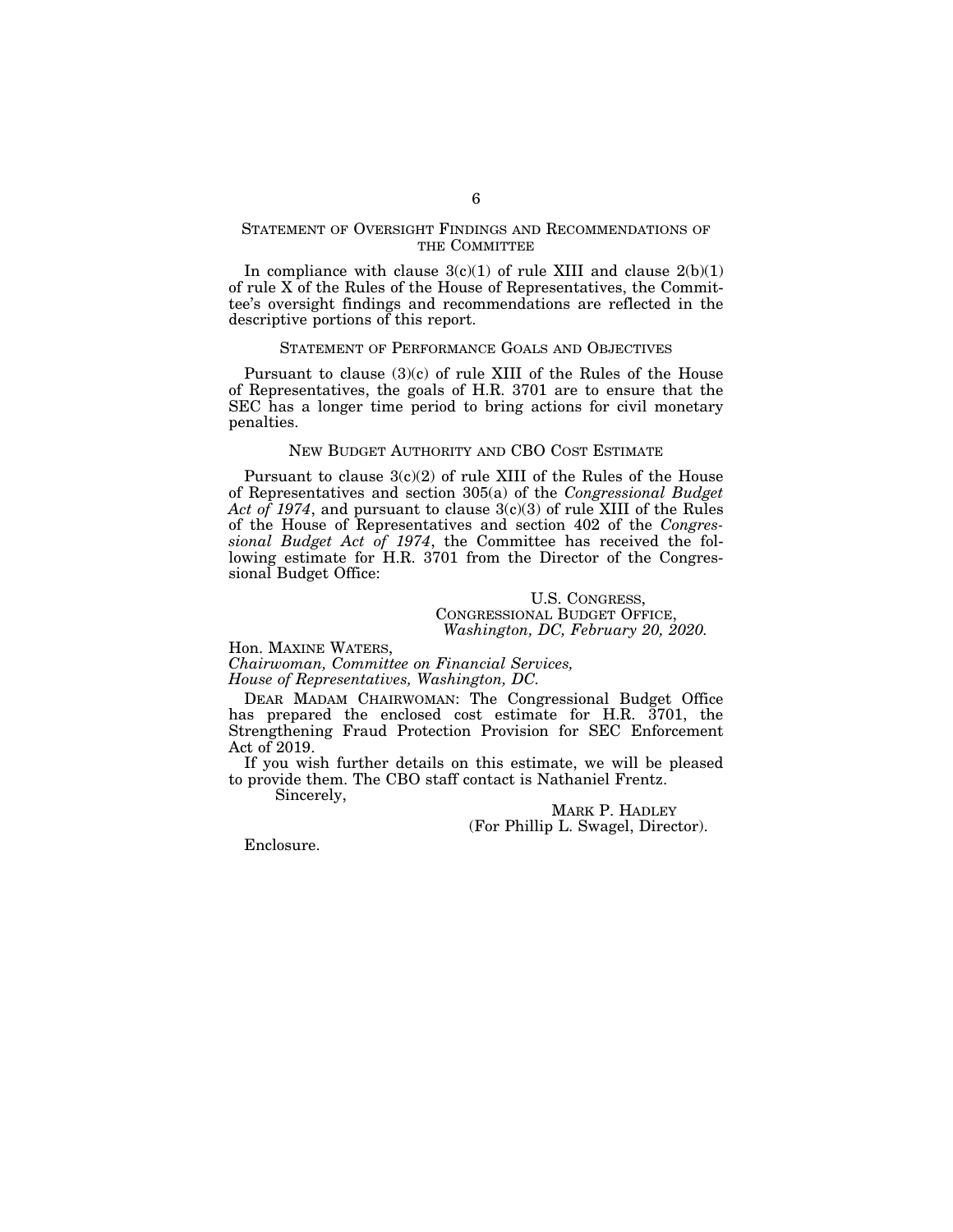|                                                                                                         |            | At a Glance                                                              |                                |
|---------------------------------------------------------------------------------------------------------|------------|--------------------------------------------------------------------------|--------------------------------|
| <b>Act of 2019</b><br>As ordered reported by the House Committee on Financial Services on July 16, 2019 |            | H.R. 3701, Strengthening Fraud Protection Provisions for SEC Enforcement |                                |
| By Fiscal Year, Millions of Dollars                                                                     | 2020       | 2020-2025                                                                | 2020-2030                      |
| <b>Direct Spending (Outlays)</b>                                                                        |            | 106                                                                      | 164                            |
| <b>Revenues</b>                                                                                         | 30         | 480                                                                      | 730                            |
| Increase or Decrease (-)<br>in the Deficit                                                              | -29        | $-374$                                                                   | -566                           |
| <b>Spending Subject to</b><br><b>Appropriation (Outlays)</b>                                            | ÷          |                                                                          |                                |
| Statutory pay-as-you-go<br>procedures apply?                                                            | <b>Yes</b> | <b>Mandate Effects</b>                                                   |                                |
| Increases on-budget deficits in any                                                                     |            | Contains intergovernmental mandate?                                      | No                             |
| of the four consecutive 10-year.<br>periods beginning in 2031?                                          | No         | Contains private-sector mandate?                                         | Yes, Under<br><b>Threshold</b> |

The bill would:

• Lengthen the statute of limitations for the Securities and Exchange Commission (SEC) to seek civil monetary penalties for violations of securities law.

Estimated budgetary effects would primarily stem from:

• Increased collections of civil monetary penalties and distributions to harmed investors;

• Increased payments to whistleblowers.

Areas of significant uncertainty include:

• Predicting the amount of penalties that the SEC orders, collects, and distributes under current law and how those collections and related spending would change under the bill;

• Estimating the amount and timing of payments to whistleblowers.

Bill summary: H.R. 3701 would allow the Securities and Exchange Commission (SEC) to seek a civil monetary penalty from a securities law violator for 10 years after an alleged violation. Under current law, the statute of limitations is 5 years.

Estimated Federal cost: The estimated budgetary effect of H.R. 3701 is shown in Table 1. The costs of the legislation fall within budget function 370 (commerce and housing credit).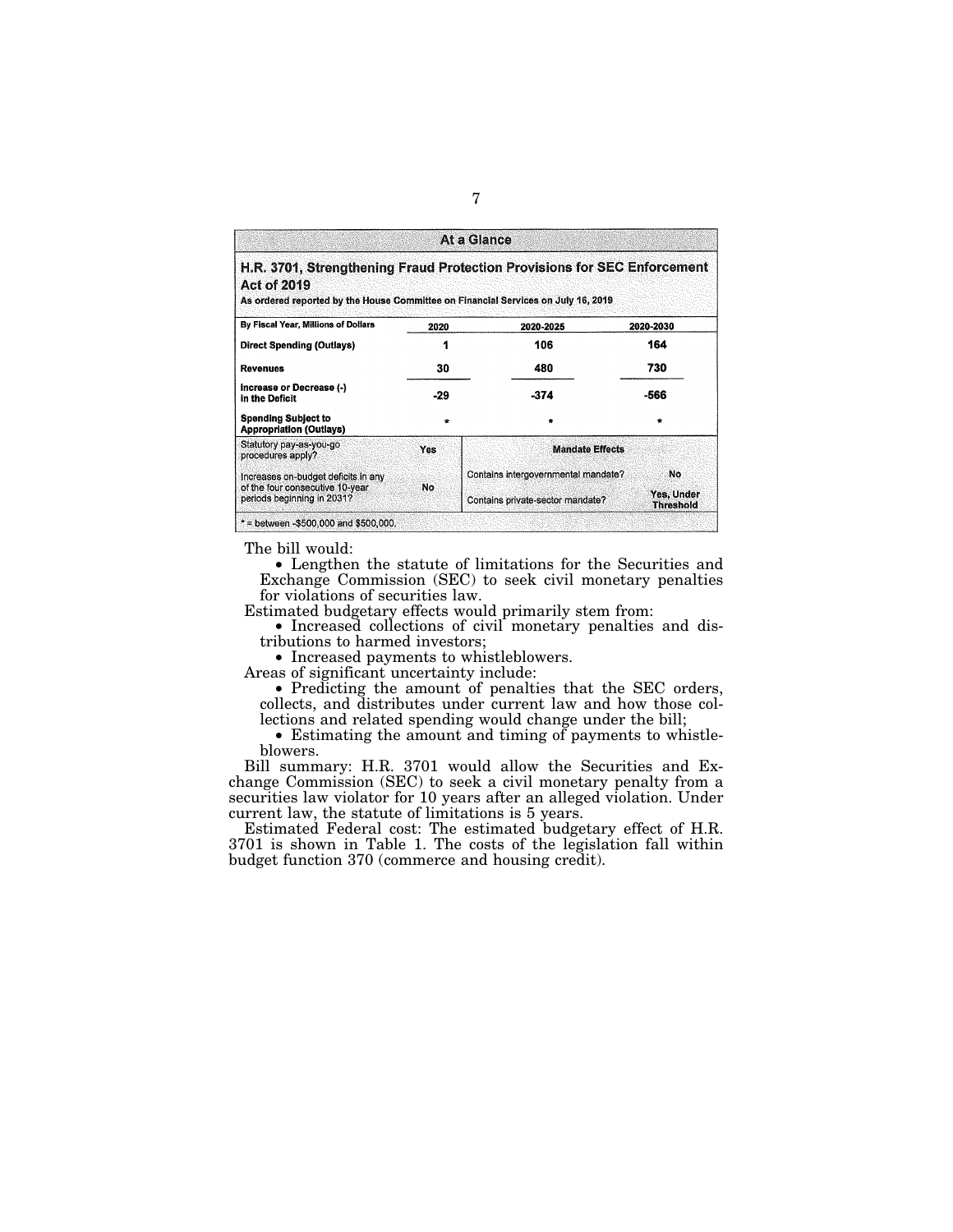|                                                                                                                                                                                                                |                              |         |      |      |      |      | By fiscal year, millions of dollars- |      |      |      |                                                                                   |               |
|----------------------------------------------------------------------------------------------------------------------------------------------------------------------------------------------------------------|------------------------------|---------|------|------|------|------|--------------------------------------|------|------|------|-----------------------------------------------------------------------------------|---------------|
|                                                                                                                                                                                                                | 2020                         | 2021    | 2022 | 2023 | 2024 | 2025 | 2026 2027                            | 2025 | 2029 | 2030 | 2025<br>2025                                                                      | 2020-<br>2030 |
|                                                                                                                                                                                                                | Increases in Revenues        |         |      |      |      |      |                                      |      |      |      |                                                                                   |               |
|                                                                                                                                                                                                                | 30                           | 140 140 |      |      | 50   | ສ    | ສ                                    |      | ສ    | 50   | 450                                                                               | 730           |
|                                                                                                                                                                                                                | Increases in Direct Spending |         |      |      |      |      |                                      |      |      |      |                                                                                   |               |
|                                                                                                                                                                                                                |                              |         |      | 32   |      |      |                                      |      |      |      | $\frac{8}{100}$                                                                   | 164           |
|                                                                                                                                                                                                                |                              |         |      |      |      |      |                                      |      |      |      |                                                                                   | ढ             |
| Net Decrease in the Deficit From Changes in Revenues and Direct Spending                                                                                                                                       |                              |         |      |      |      |      |                                      |      |      |      |                                                                                   |               |
|                                                                                                                                                                                                                |                              |         |      |      |      |      |                                      |      |      |      | $-29$ $-125$ $-105$ $-35$ $-35$ $-35$ $-35$ $-35$ $-35$ $-35$ $-35$ $-374$ $-566$ |               |
| and Exchange Commission (SEC). CBO expects that the agency would require additional cases in the boundar the bill However the SEC is authorized to collect fees each<br>Ileing information from the Securities |                              |         |      |      |      |      |                                      |      |      |      |                                                                                   |               |

Using information from the Securities and Exchange Commission (SEC), CBO expects that the agency would require additional staff to prosecute additional cases brought under the bill. However, the SEC is authorized to collec Using information from the Securities and Exchange Commission (SEC), CBO expects that the agency would require additional capacitional cases brought under the bill. However, the SEC<br>year sufficient to offset its annual app year sufficient to offset its annual appropriation. Assuming appropriation actions consistent with that authority, CBO estimates that any net change in discretionary spending would be negligible.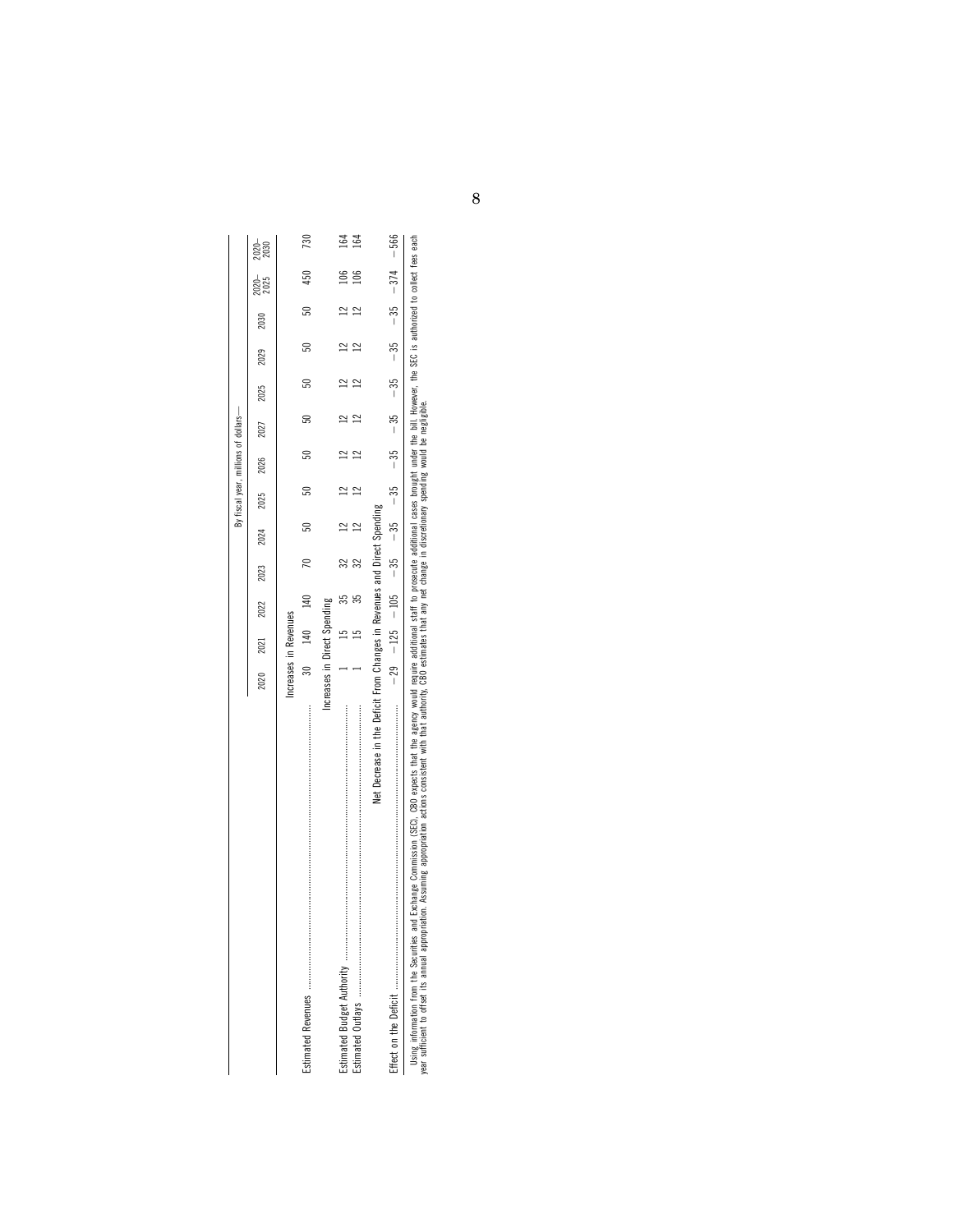Basis of estimate: CBO assumes that H.R. 3701 will be enacted in 2020.

Revenues: CBO anticipates that extending the statute of limitations to 10 years under H.R. 3701 would lead the SEC to prosecute some cases against securities law violators that it cannot prosecute under current law. As a result, CBO expects that the SEC would order and collect additional civil monetary penalties.

CBO treats collections of civil monetary penalties as revenues in the federal budget. Using data from the SEC about penalties collected in recent years, CBO estimates that enacting H.R. 3701 would increase the collection of civil monetary penalties, and thus revenues, by \$730 million over the 2020–2030 period.

Direct spending: Section 305 of the Sarbanes-Oxley Act, known as the Fair Fund provision, authorizes the SEC to distribute civil monetary penalties to harmed investors. For this cost estimate, CBO has displayed distributions of additional revenues as direct spending. Based on distribution patterns from enforcement actions in recent years, CBO estimates that H.R. 3701 would increase outlays by \$140 million over the 2020–2030 period.

In addition, the SEC provides monetary awards to whistleblowers who report violations that lead to judicial or administrative enforcement actions yielding more than \$1 million in penalties. Whistleblowers are eligible to receive between 10 percent and 30 percent of any penalties that would be ordered and collected. CBO expects that a small portion of the additional cases brought under H.R. 3701 would stem from whistleblower information. CBO estimates that over the 2020–2030 period, the SEC would pay \$24 million in additional whistleblower awards, which are recorded as direct spending in the federal budget.<br>In total, CBO expects that enacting H.R. 3701 would increase di-

rect spending by about \$164 million over the  $2020-2030$  period.

Uncertainty: Because the amount of penalties that the SEC orders, collects, and distributes from securities law violations is hard to predict and varies from year to year, estimating the budgetary effects of H.R. 3701 is uncertain; collections could be higher or lower than CBO estimates. Several other factors also could affect the estimated change in revenues under the bill, including the number of additional cases the SEC would pursue under the lengthened statute of limitations, the amounts collected in civil penalties, and how much the SEC would return to harmed investors. In addition, because the amount and timing of payments to whistleblowers depends on factors such as the number of whistleblowers and the size of awards each year, all of which are hard to predict, the total amounts could be higher or lower than CBO estimates.

Pay-As-You-Go considerations: The Statutory Pay-As-You-Go Act of 2010 establishes budget-reporting and enforcement procedures for legislation affecting direct spending or revenues. The net changes in outlays and revenues that are subject to those pay-asyou-go procedures are shown in Table 2.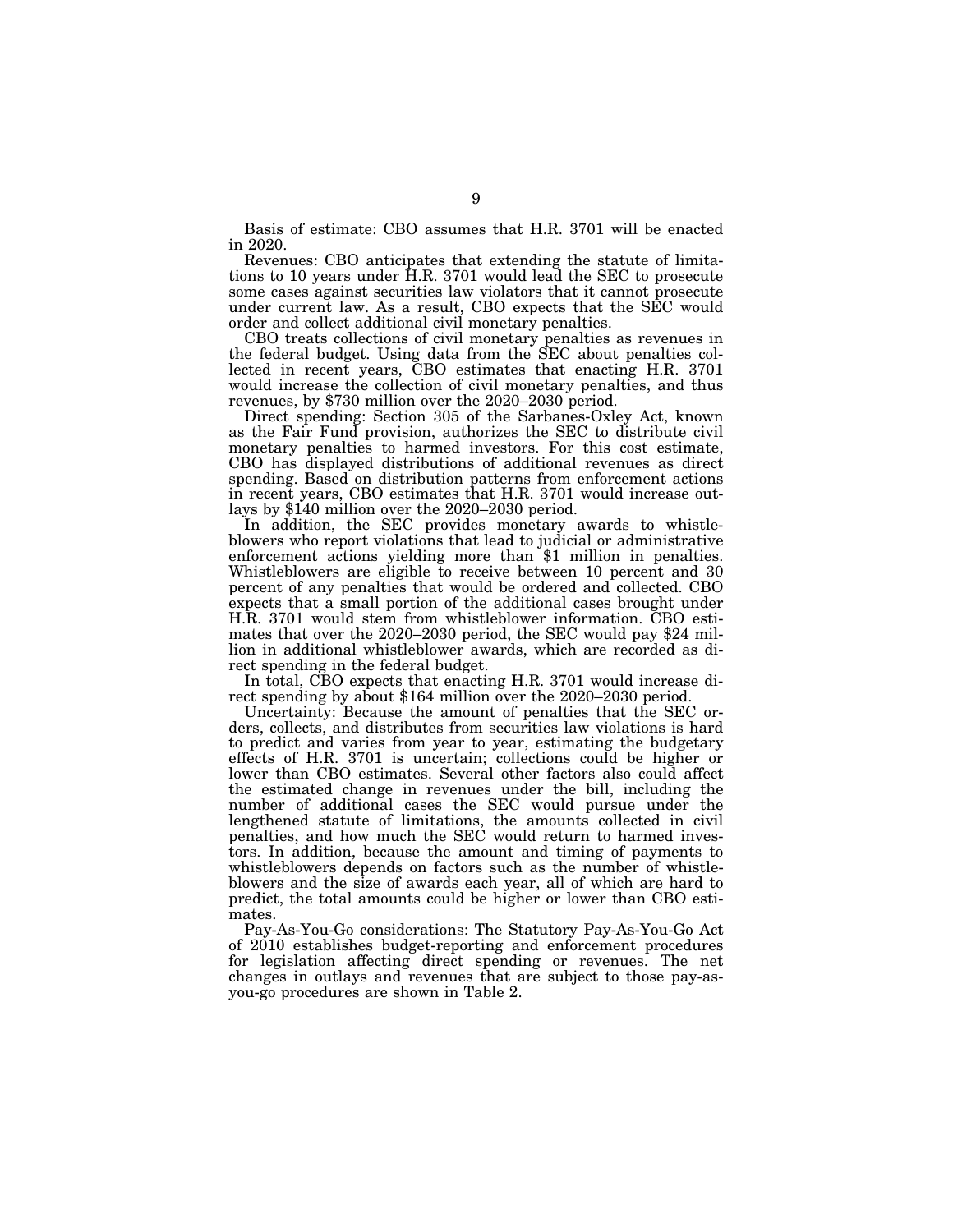|             |                                   |      |      |      |      |      | fiscal year, millions of dollars-                                   |      |      |      |      |              |               |
|-------------|-----------------------------------|------|------|------|------|------|---------------------------------------------------------------------|------|------|------|------|--------------|---------------|
|             | 2020                              | 2021 | 2022 | 2023 | 2024 | 2025 | 2026                                                                | 2027 | 2025 | 2029 | 2030 | 2025<br>2025 | 2020-<br>2030 |
|             | Net Decrease $(-)$ in the Deficit |      |      |      |      |      |                                                                     |      |      |      |      |              |               |
| lemorandum: |                                   |      |      |      |      |      | $-29$ $-125$ $-105$ $-35$ $-35$ $-35$ $-35$ $-35$ $-35$ $-35$ $-35$ |      |      |      |      | $-374$       | $-566$        |
|             |                                   |      | ౘ    |      |      |      |                                                                     |      |      |      |      |              |               |
|             | ಸ                                 | ₩    | ₹    |      | ສ    | ິສ   |                                                                     | ສ    | ສ    | S    | ິລ   | 5            | నై            |
|             |                                   |      |      |      |      |      |                                                                     |      |      |      |      |              |               |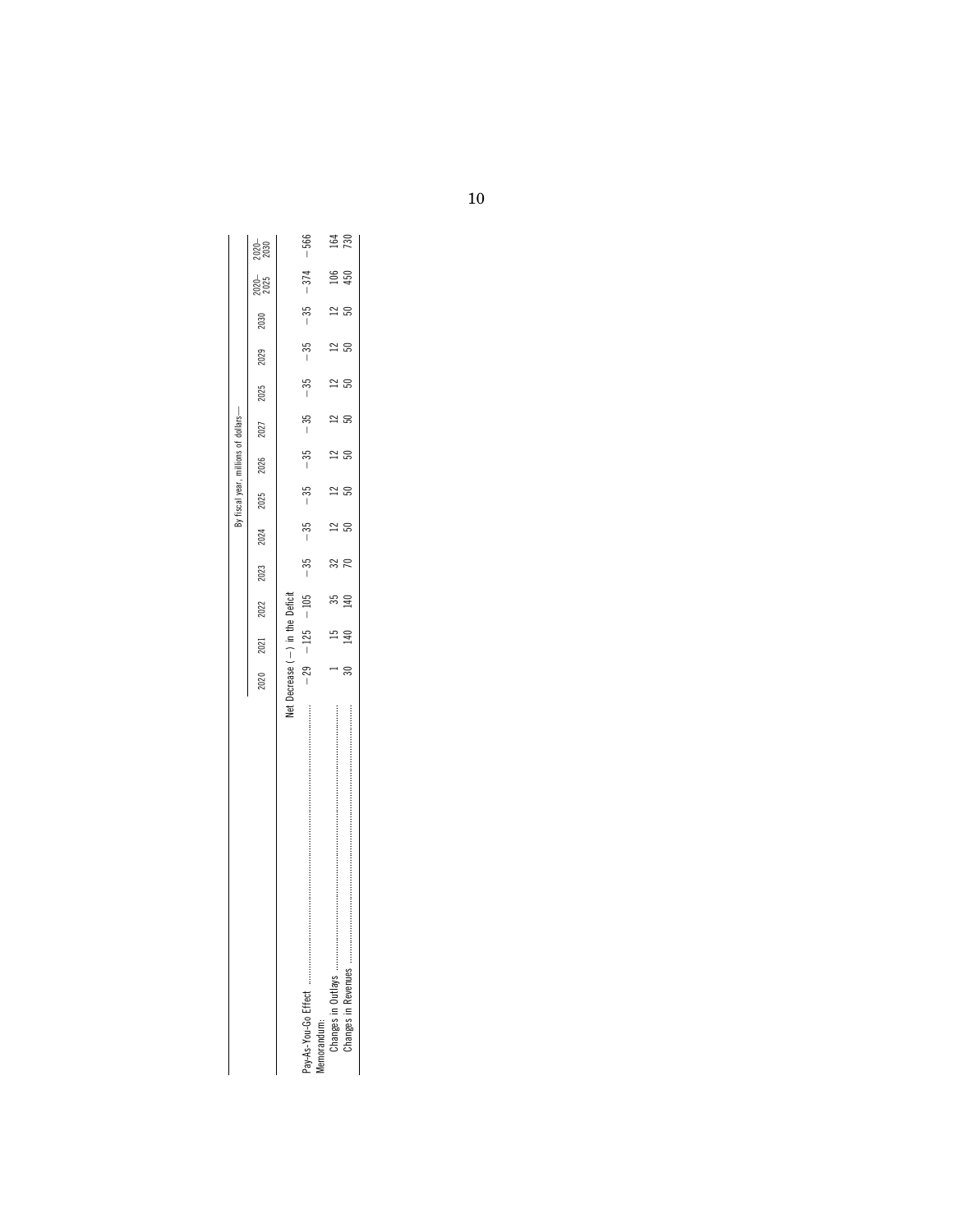Increase in long-term deficits: None.

Mandates: If the SEC increased fees to offset the costs associated with implementing the bill, H.R. 3701 would increase the cost of an existing mandate on private entities required to pay those fees. CBO estimates that the incremental cost of the mandate would be below the annual threshold established in the Unfunded Mandates Reform Act (UMRA) for private-sector mandates (\$165 million in 2020, adjusted annually for inflation).

The bill contains no intergovernmental mandates as defined in UMRA.

Estimate prepared by: Revenues: Nathaniel Frentz, Direct Spending: David Hughes, Mandates: Rachel Austin.

Estimate reviewed by: Joshua Shakin, Chief, Revenue Estimating Unit; John McClelland, Director of Tax Analysis; Susan Willie, Chief, Public and Private Mandates Unit; Kim Cawley, Chief, Natural and Physical Resources Cost Estimates Unit; H. Samuel Papenfuss, Deputy Director of Budget Analysis; Theresa Gullo, Director of Budget Analysis.

## COMMITTEE COST ESTIMATE

Clause  $3(d)(1)$  of rule XIII of the Rules of the House of Representatives requires an estimate and a comparison of the costs that would be incurred in carrying out H.R. 3701. However, clause 3(d)(2)(B) of that rule provides that this requirement does not apply when the committee has included in its report a timely submitted cost estimate of the bill prepared by the Director of the Congressional Budget Office under section 402 of the *Congressional Budget Act*.

## UNFUNDED MANDATE STATEMENT

Pursuant to Section 423 of the Congressional Budget and Impoundment Control Act (as amended by Section  $101(a)(2)$  of the Unfunded Mandates Reform Act, Pub. L. 104–4), the Committee adopts as its own the estimate of federal mandates regarding H.R. 3701, as amended, prepared by the Director of the Congressional Budget Office.

#### ADVISORY COMMITTEE

No advisory committees within the meaning of section 5(b) of the Federal Advisory Committee Act were created by this legislation

#### APPLICATION OF LAW TO THE LEGISLATIVE BRANCH

Pursuant to section 102(b)(3) of the Congressional Accountability Act, Pub. L. No. 104–1, H.R. 3701, as amended, does not apply to terms and conditions of employment or to access to public services or accommodations within the legislative branch.

#### EARMARK STATEMENT

In accordance with clause 9 of rule XXI of the Rules of the House of Representatives, H.R. 3701 does not contain any congressional earmarks, limited tax benefits, or limited tariff benefits as described in clauses  $9(e)$ ,  $9(f)$ , and  $9(g)$  of rule XXI.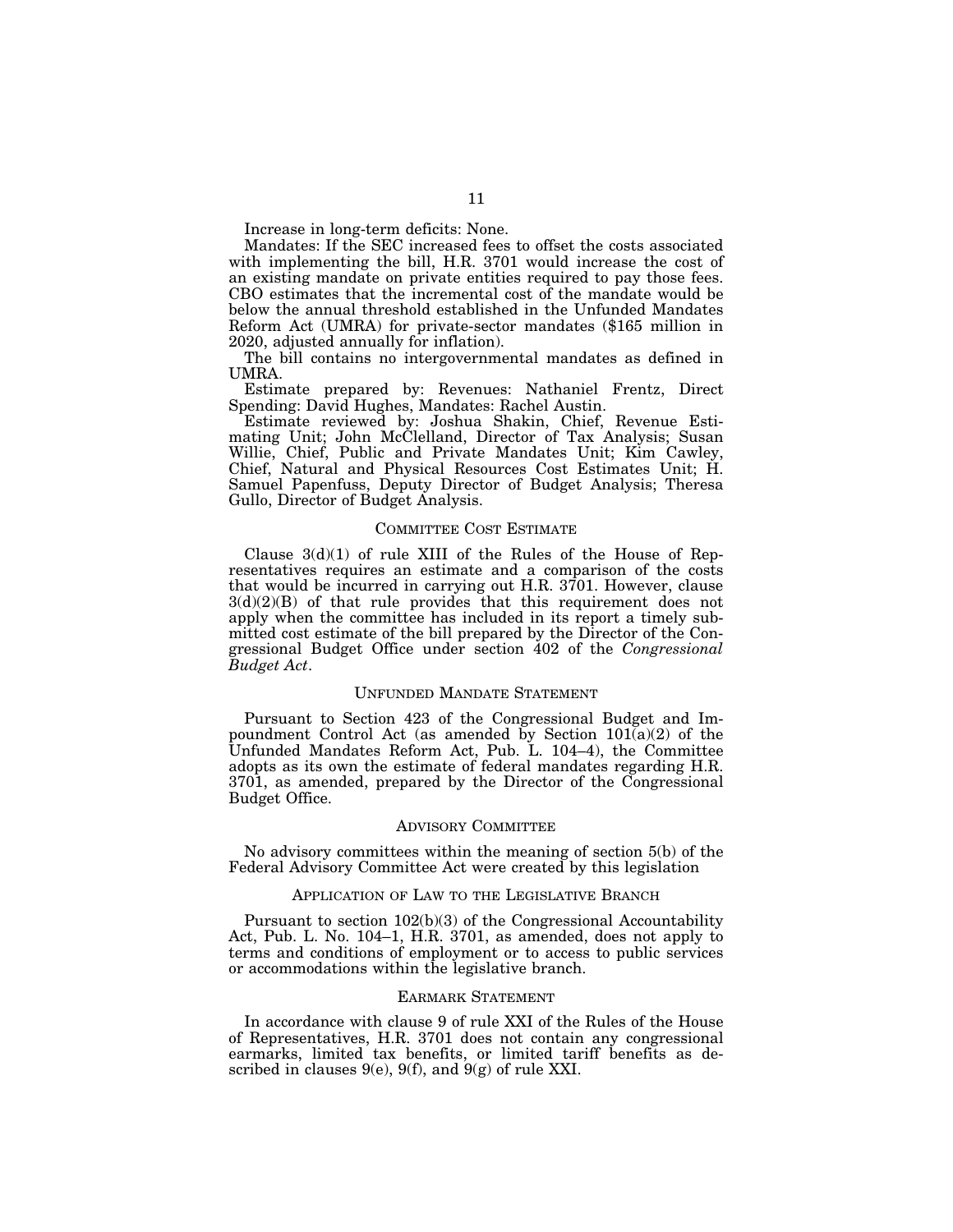## DUPLICATION OF FEDERAL PROGRAMS

Pursuant to clause  $3(c)(5)$  of rule XIII of the Rules of the House of Representatives, the Committee states that no provision of H.R. 3701 establishes or reauthorizes a program of the Federal Government known to be duplicative of another federal program, a program that was included in any report from the Government Accountability Office to Congress pursuant to section 21 of Public Law 111–139, or a program related to a program identified in the most recent Catalog of Federal Domestic Assistance.

## CHANGES TO EXISTING LAW

In compliance with clause 3(e) of rule XIII of the Rules of the House of Representatives, changes in existing law made by the bill, H.R. 3701, as reported, are shown as follows:

#### CHANGES IN EXISTING LAW MADE BY THE BILL, AS REPORTED

In compliance with clause 3(e) of rule XIII of the Rules of the House of Representatives, changes in existing law made by the bill, as reported, are shown as follows (existing law proposed to be omitted is enclosed in black brackets, new matter is printed in italics, and existing law in which no change is proposed is shown in roman):

## **SECURITIES EXCHANGE ACT OF 1934**

# TITLE I—REGULATION OF SECURITIES EXCHANGES

\* \* \* \* \* \* \*

## INVESTIGATIONS; INJUNCTIONS AND PROSECUTION OF OFFENSES

SEC. 21. (a)(1) The Commission may, in its discretion, make such investigations as it deems necessary to determine whether any person has violated, is violating, or is about to violate any provision of this title, the rules or regulations thereunder, the rules of a national securities exchange or registered securities association of which such person is a member or a person associated, or, as to any act or practice, or omission to act, while associated with a member, formerly associated with a member, the rules of a registered clearing agency in which such person is a participant, or, as to any act or practice, or omission to act, while a participant, was a participant, the rules of the Public Company Accounting Oversight Board, of which such person is a registered public accounting firm, a person associated with such a firm, or, as to any act, practice, or omission to act, while associated with such firm, a person formerly associated with such a firm, or the rules of the Municipal Securities Rulemaking Board, and may require or permit any person to file with it a statement in writing, under oath or otherwise as the Commission shall determine, as to all the facts and circumstances concerning the matter to be investigated. The Commission is authorized in its discretion, to publish information concerning any such violations, and to investigate any facts, conditions, practices, or matters which it may deem necessary or proper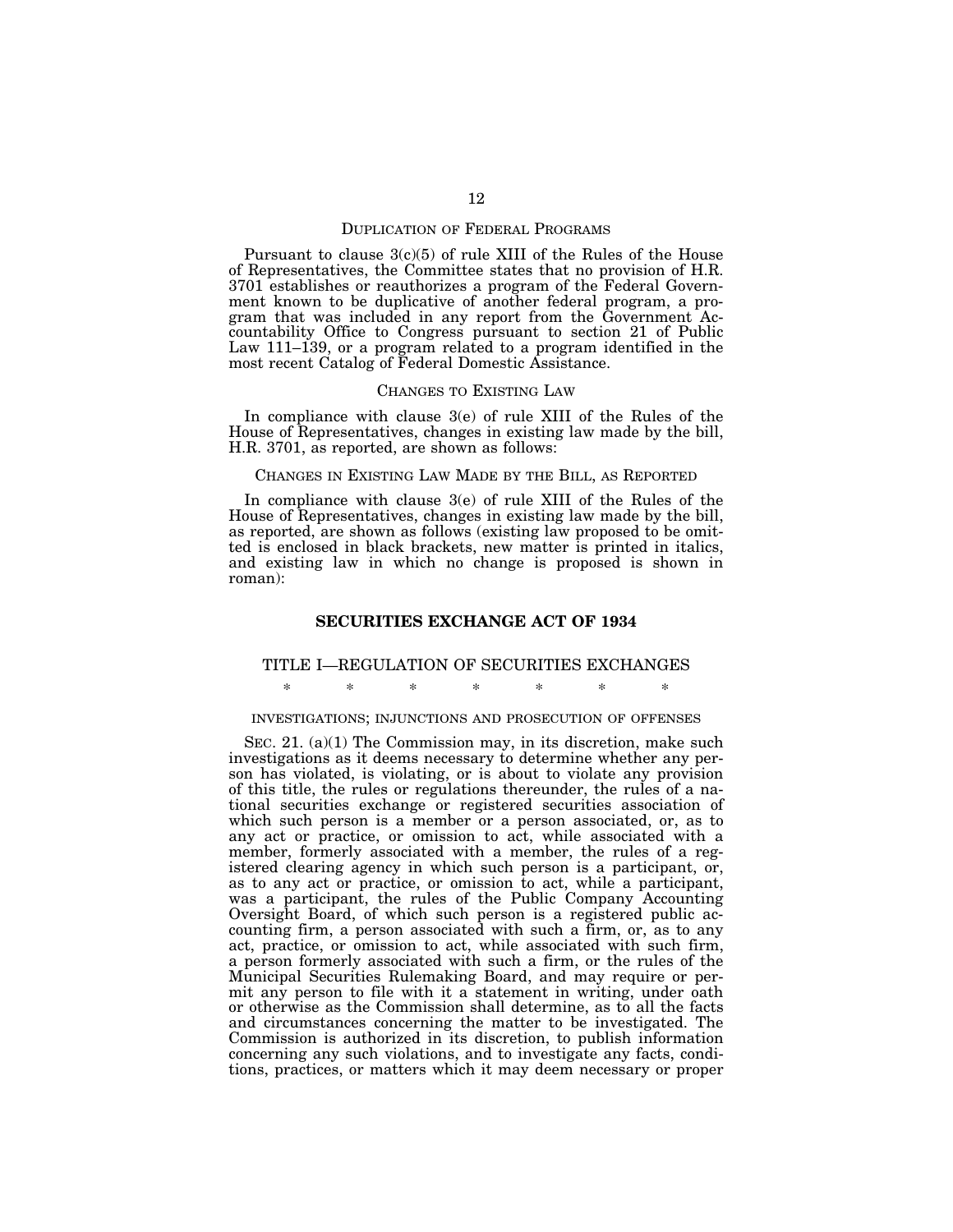to aid in the enforcement of such provisions, in the prescribing of rules and regulations under this title, or in securing information to serve as a basis for recommending further legislation concerning the matters to which this title relates.

(2) On request from a foreign securities authority, the Commission may provide assistance in accordance with this paragraph if the requesting authority states that the requesting authority is conducting an investigation which it deems necessary to determine whether any person has violated, is violating, or is about to violate any laws or rules relating to securities matters that the requesting authority administers or enforces. The Commission may, in its discretion, conduct such investigation as the Commission deems necessary to collect information and evidence pertinent to the request for assistance. Such assistance may be provided without regard to whether the facts stated in the request would also constitute a violation of the laws of the United States. In deciding whether to provide such assistance, the Commission shall consider whether (A) the requesting authority has agreed to provide reciprocal assistance in securities matters to the Commission; and (B) compliance with the request would prejudice the public interest of the United States.

(b) For the purpose of any such investigation, or any other proceeding under this title, any member of the Commission or any officer designated by it is empowered to administer oaths and affirmations, subpoena witnesses, compel their attendance, take evidence, and require the production of any books, papers, correspondence, memoranda, or other records which the Commission deems relevant or material to the inquiry. Such attendance of witnesses and the production of any such records may be required from any place in the United States or any State at any designated place of hearing.

(c) In case of contumacy by, or refusal to obey a subpoena issued to, any person, the Commission may invoke the aid of any court of the United States within the jurisdiction of which such investigation or proceeding is carried on, or where such person resides or carries on business, in requiring the attendance and testimony of witnesses and the production of books, papers, correspondence, memoranda, and other records. And such court may issue an order requiring such person to appear before the Commission or member or officer designated by the Commission, there to produce records, if so ordered, or to give testimony touching the matter under investigation or in question; and any failure to obey such order of the court may be punished by such court as a contempt thereof. All process in any such case may be served in the judicial district whereof such person is an inhabitant or wherever he may be found. Any person who shall, without just cause, fail or refuse to attend and testify or to answer any lawful inquiry or to produce books, papers, correspondence, memoranda, and other records, if in his power so to do, in obedience to the subpoena of the Commission, shall be guilty of a misdemeanor and, upon conviction, shall be subject to a fine of not more than \$1,000 or to imprisonment for a term of not more than one year, or both.

 $(d)(1)$  Whenever it shall appear to the Commission that any person is engaged or is about to engage in acts or practices constituting a violation of any provision of this title, the rules or regula-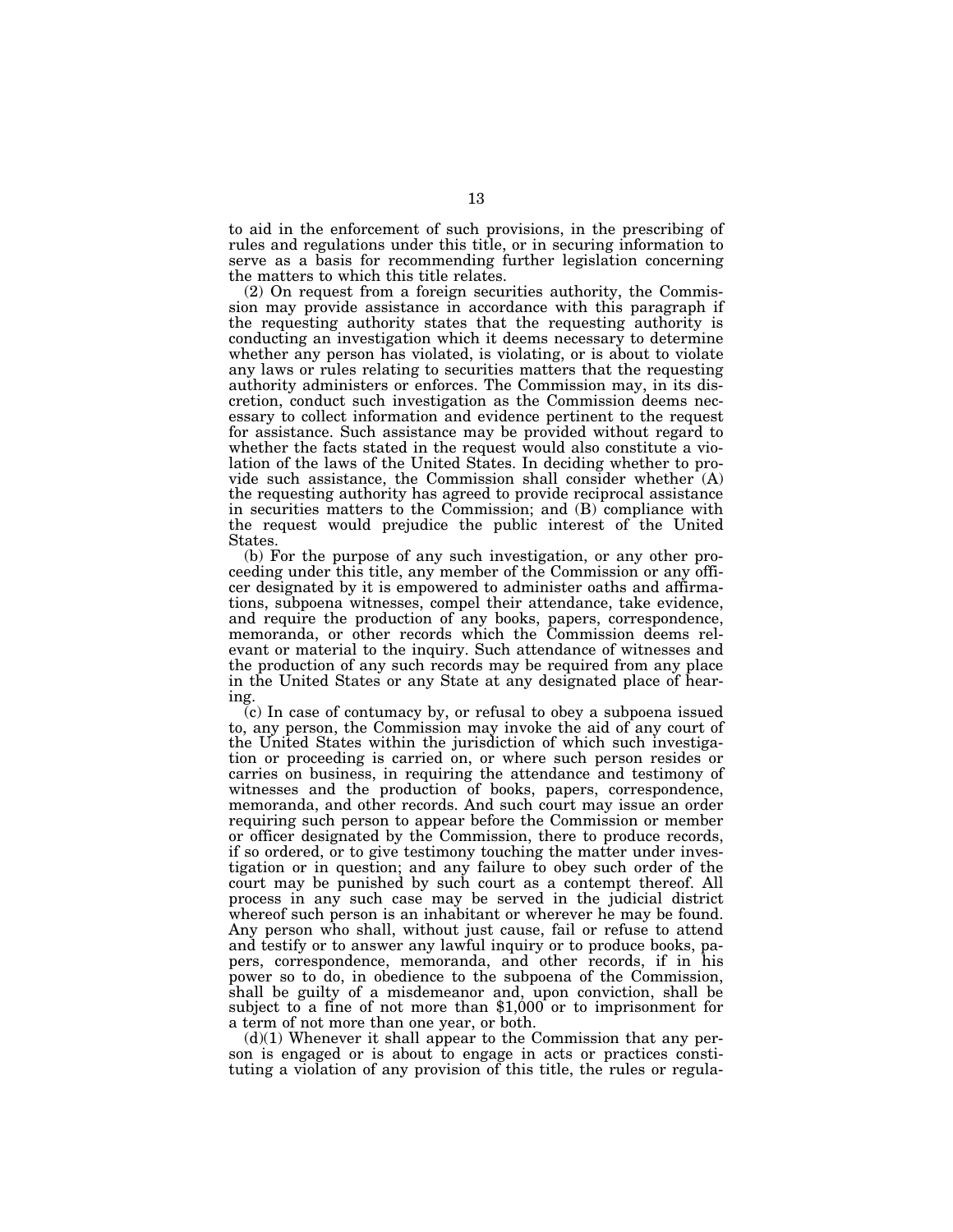tions thereunder, the rules of a national securities exchange or registered securities association of which such person is a member or a person associated with a member, the rules of a registered clearing agency in which such person is a participant, the rules of the Public Company Accounting Oversight Board, of which such person is a registered public accounting firm or a person associated with such a firm, or the rules of the Municipal Securities Rulemaking Board, it may in its discretion bring an action in the proper district court of the United States, the United States District Court for the District of Columbia, or the United States courts of any territory or other place subject to the jurisdiction of the United States, to enjoin such acts or practices, and upon a proper showing a permanent or temporary injunction or restraining order shall be granted without bond. The Commission may transmit such evidence as may be available concerning such acts or practices as may constitute a violation of any provision of this title or the rules or regulations thereunder to the Attorney General, who may, in his discretion, institute the necessary criminal proceedings under this title.

(2) AUTHORITY OF A COURT TO PROHIBIT PERSONS FROM SERVING AS OFFICERS AND DIRECTORS.—In any proceeding under paragraph (1) of this subsection, the court may prohibit, conditionally or unconditionally, and permanently or for such period of time as it shall determine, any person who violated section 10(b) of this title or the rules or regulations thereunder from acting as an officer or director of any issuer that has a class of securities registered pursuant to section 12 of this title or that is required to file reports pursuant to section 15(d) of this title if the person's conduct demonstrates unfitness to serve as an officer or director of any such issuer.

(3) MONEY PENALTIES IN CIVIL ACTIONS.—

(A) AUTHORITY OF COMMISSION.—Whenever it shall appear to the Commission that any person has violated any provision of this title, the rules or regulations thereunder, or a cease-anddesist order entered by the Commission pursuant to section 21C of this title, other than by committing a violation subject to a penalty pursuant to section 21A, the Commission may bring an action in a United States district court to seek, and the court shall have jurisdiction to impose, upon a proper showing, a civil penalty to be paid by the person who committed such violation.

(B) AMOUNT OF PENALTY.—

(i) FIRST TIER.—The amount of the penalty shall be determined by the court in light of the facts and circumstances. For each violation, the amount of the penalty shall not exceed the greater of (I) \$5,000 for a natural person or \$50,000 for any other person, or (II) the gross amount of pecuniary gain to such defendant as a result of the violation.

(ii) SECOND TIER.—Notwithstanding clause (i), the amount of penalty for each such violation shall not exceed the greater of (I) \$50,000 for a natural person or \$250,000 for any other person, or (II) the gross amount of pecuniary gain to such defendant as a result of the violation, if the violation described in subparagraph (A) involved fraud, deceit, manipulation, or deliberate or reckless disregard of a regulatory requirement.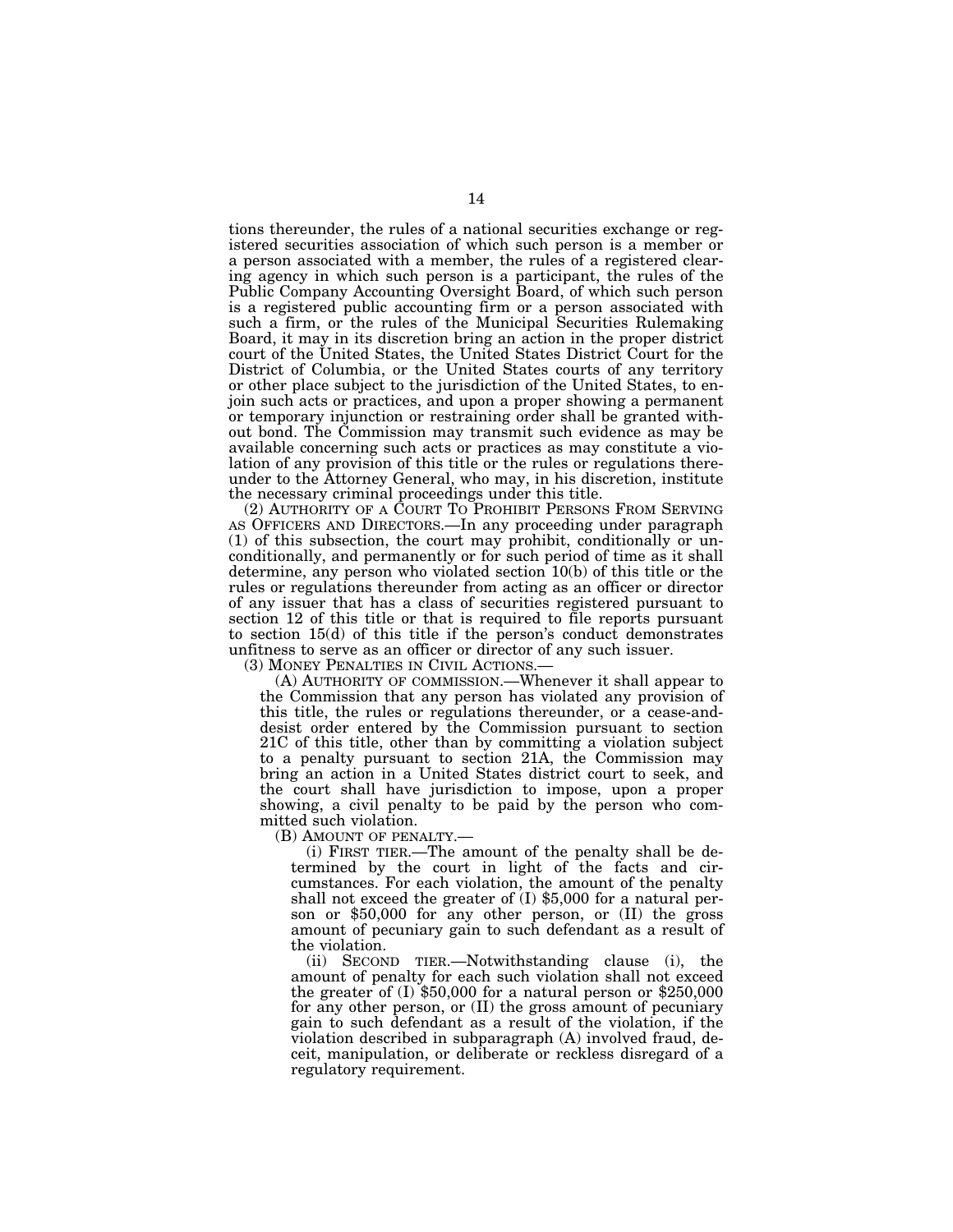(iii) THIRD TIER.—Notwithstanding clauses (i) and (ii), the amount of penalty for each such violation shall not exceed the greater of (I) \$100,000 for a natural person or \$500,000 for any other person, or (II) the gross amount of pecuniary gain to such defendant as a result of the violation, if—

(aa) the violation described in subparagraph (A) involved fraud, deceit, manipulation, or deliberate or reckless disregard of a regulatory requirement; and

(bb) such violation directly or indirectly resulted in substantial losses or created a significant risk of substantial losses to other persons.

(C) PROCEDURES FOR COLLECTION.—

(i) PAYMENT OF PENALTY TO TREASURY.—A penalty imposed under this section shall be payable into the Treasury of the United States, except as otherwise provided in section 308 of the Sarbanes-Oxley Act of 2002 and section 21F of this title.

(ii) COLLECTION OF PENALTIES.—If a person upon whom such a penalty is imposed shall fail to pay such penalty within the time prescribed in the court's order, the Commission may refer the matter to the Attorney General who shall recover such penalty by action in the appropriate United States district court.

(iii) REMEDY NOT EXCLUSIVE.—The actions authorized by this paragraph may be brought in addition to any other action that the Commission or the Attorney General is entitled to bring.

(iv) JURISDICTION AND VENUE.—For purposes of section 27 of this title, actions under this paragraph shall be actions to enforce a liability or a duty created by this title.

(D) SPECIAL PROVISIONS RELATING TO A VIOLATION OF A CEASE-AND-DESIST ORDER.—In an action to enforce a cease-anddesist order entered by the Commission pursuant to section 21C, each separate violation of such order shall be a separate offense, except that in the case of a violation through a continuing failure to comply with the order, each day of the failure to comply shall be deemed a separate offense.

(4) PROHIBITION OF ATTORNEYS' FEES PAID FROM COMMISSION DISGORGEMENT FUNDS.—Except as otherwise ordered by the court upon motion by the Commission, or, in the case of an administrative action, as otherwise ordered by the Commission, funds disgorged as the result of an action brought by the Commission in Federal court, or as a result of any Commission administrative action, shall not be distributed as payment for attorneys' fees or expenses incurred by private parties seeking distribution of the disgorged funds.

(5) EQUITABLE RELIEF.—In any action or proceeding brought or instituted by the Commission under any provision of the securities laws, the Commission may seek, and any Federal court may grant, any equitable relief that may be appropriate or necessary for the benefit of investors.

(6) AUTHORITY OF A COURT TO PROHIBIT PERSONS FROM PARTICI-PATING IN AN OFFERING OF PENNY STOCK.—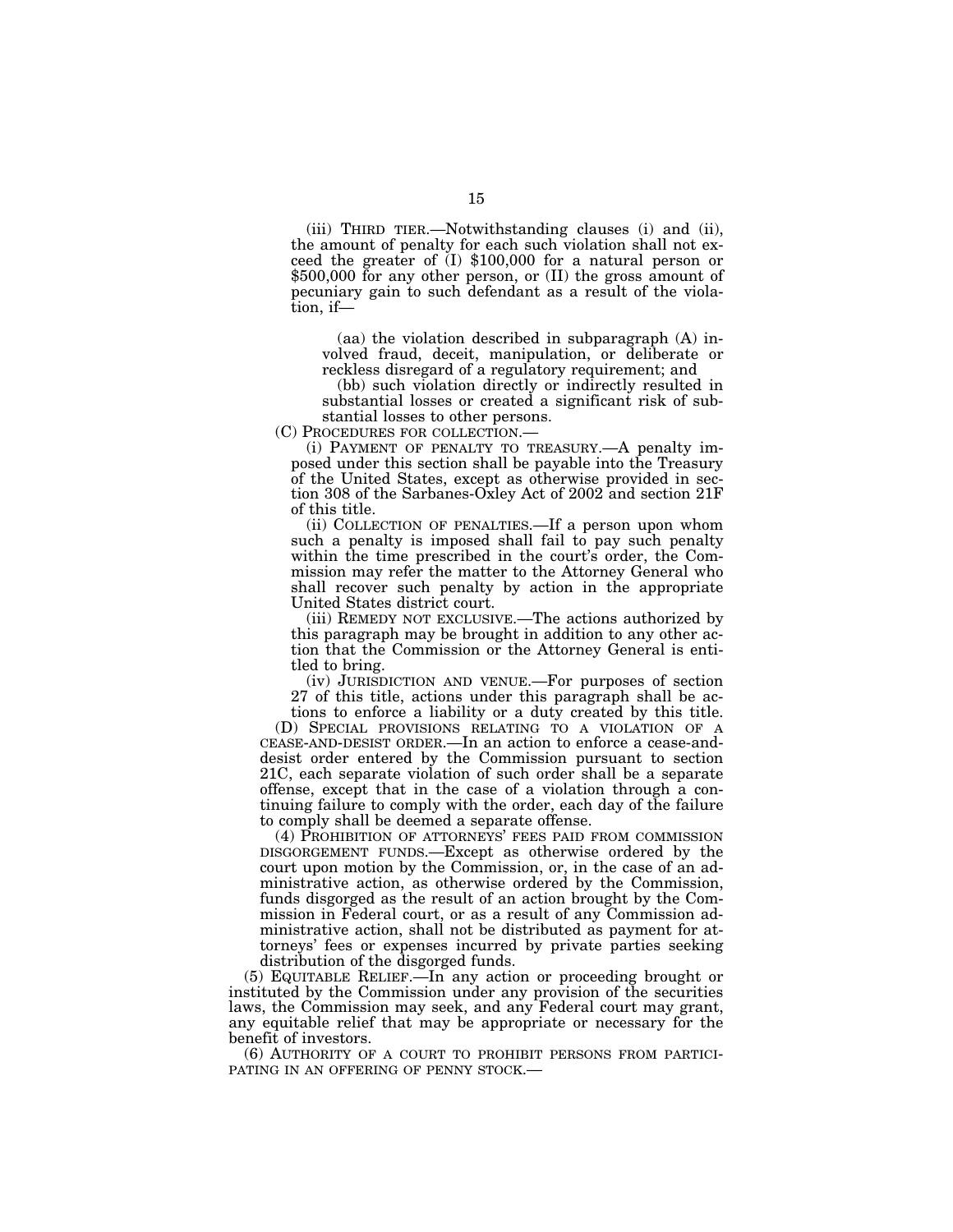(A) IN GENERAL.—In any proceeding under paragraph (1) against any person participating in, or, at the time of the alleged misconduct who was participating in, an offering of penny stock, the court may prohibit that person from participating in an offering of penny stock, conditionally or unconditionally, and permanently or for such period of time as the court shall determine.

(B) DEFINITION.—For purposes of this paragraph, the term "person participating in an offering of penny stock" includes any person engaging in activities with a broker, dealer, or issuer for purposes of issuing, trading, or inducing or attempting to induce the purchase or sale of, any penny stock. The Commission may, by rule or regulation, define such term to include other activities, and may, by rule, regulation, or order, exempt any person or class of persons, in whole or in part, conditionally or unconditionally, from inclusion in such term.

(e) Upon application of the Commission the district courts of the United States and the United States courts of any territory or other place subject to the jurisdiction of the United States shall have jurisdiction to issue writs of mandamus, injunctions, and orders commanding (1) any person to comply with the provisions of this title, the rules, regulations, and orders thereunder, the rules of a national securities exchange or registered securities association of which such person is a member or person associated with a member, the rules of a registered clearing agency in which such person is a participant, the rules of the Public Company Accounting Oversight Board, of which such person is a registered public accounting firm or a person associated with such a firm, the rules of the Municipal Securities Rulemaking Board, or any undertaking contained in a registration statement as provided in subsection (d) of section 15 of this title, (2) any national securities exchange or registered securities association to enforce compliance by its members and persons associated with its members with the provisions of this title, the rules, regulations, and orders thereunder, and the rules of such exchange or association, or (3) any registered clearing agency to enforce compliance by its participants with the provisions of the rules of such clearing agency.

(f) Notwithstanding any other provision of this title, the Commission shall not bring any action pursuant to subsection (d) or (e) of this section against any person for violation of, or to command compliance with, the rules of a self-regulatory organization or the Public Company Accounting Oversight Board unless it appears to the Commission that (1) such self-regulatory organization or the Public Company Accounting Oversight Board is unable or unwilling to take appropriate action against such person in the public interest and for the protection of investors, or (2) such action is otherwise necessary or appropriate in the public interest or for the protection of investors.

(g) Notwithstanding the provisions of section 1407(a) of title 28, United States Code, or any other provision of law, no action for equitable relief instituted by the Commission pursuant to the securities laws shall be consolidated or coordinated with other actions not brought by the Commission, even though such other actions may involve common questions of fact, unless such consolidation is consented to by the Commission.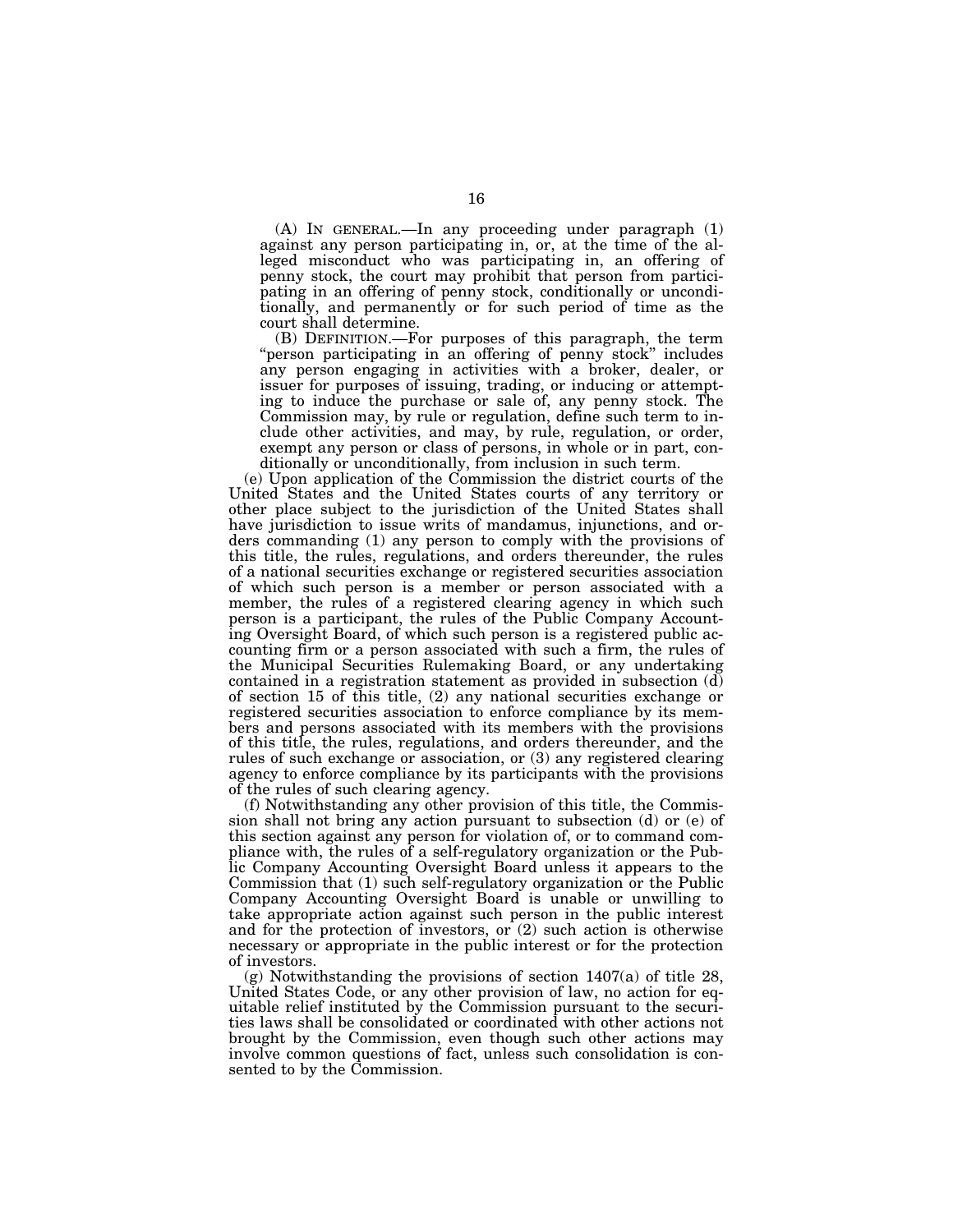(h)(1) The Right to Financial Privacy Act of 1978 shall apply with respect to the Commission, except as otherwise provided in this subsection.

(2) Notwithstanding section 1105 or 1107 of the Right to Financial Privacy Act of 1978, the Commission may have access to and obtain copies of, or the information contained in financial records of a customer from a financial institution without prior notice to the customer upon an ex parte showing to an appropriate United States district court that the Commission seeks such financial records pursuant to a subpoena issued in conformity with the requirements of section 19(b) of the Securities Act of 1933, section 21(b) of the Securities Exchange Act of 1934, section 42(b) of the Investment Company Act of 1940, or section 209(b) of the Investment Advisers Act of 1940, and that the Commission has reason to believe that—

(A) delay in obtaining access to such financial records, or the required notice, will result in—

(i) flight from prosecution;

(ii) destruction of or tampering with evidence;

(iii) transfer of assets or records outside the territorial limits of the United States;

(iv) improper conversion of investor assets; or

(v) impeding the ability of the Commission to identify or trace the source or disposition of funds involved in any securities transaction;

(B) such financial records are necessary to identify or trace the record or beneficial ownership interest in any security;

(C) the acts, practices or course of conduct under investigation involve—

(i) the dissemination of materially false or misleading information concerning any security, issuer, or market, or the failure to make disclosures required under the securities laws, which remain uncorrected; or

(ii) a financial loss to investors or other persons protected under the securities laws which remains substantially uncompensated; or

(D) the acts, practices or course of conduct under investigation—

(i) involve significant financial speculation in securities; or

(ii) endanger the stability of any financial or investment intermediary.

(3) Any application under paragraph (2) for a delay in notice shall be made with reasonable specificity.

(4)(A) Upon a showing described in paragraph (2), the presiding judge or magistrate shall enter an ex parte order granting the requested delay for a period not to exceed ninety days and an order prohibiting the financial institution involved from disclosing that records have been obtained or that a request for records has been made.

(B) Extensions of the period of delay of notice provided in subparagraph (A) of up to ninety days each may be granted by the court upon application, but only in accordance with this subsection or section 1109(a), (b)(1), or (b)(2) of the Right to Financial Privacy Act of 1978.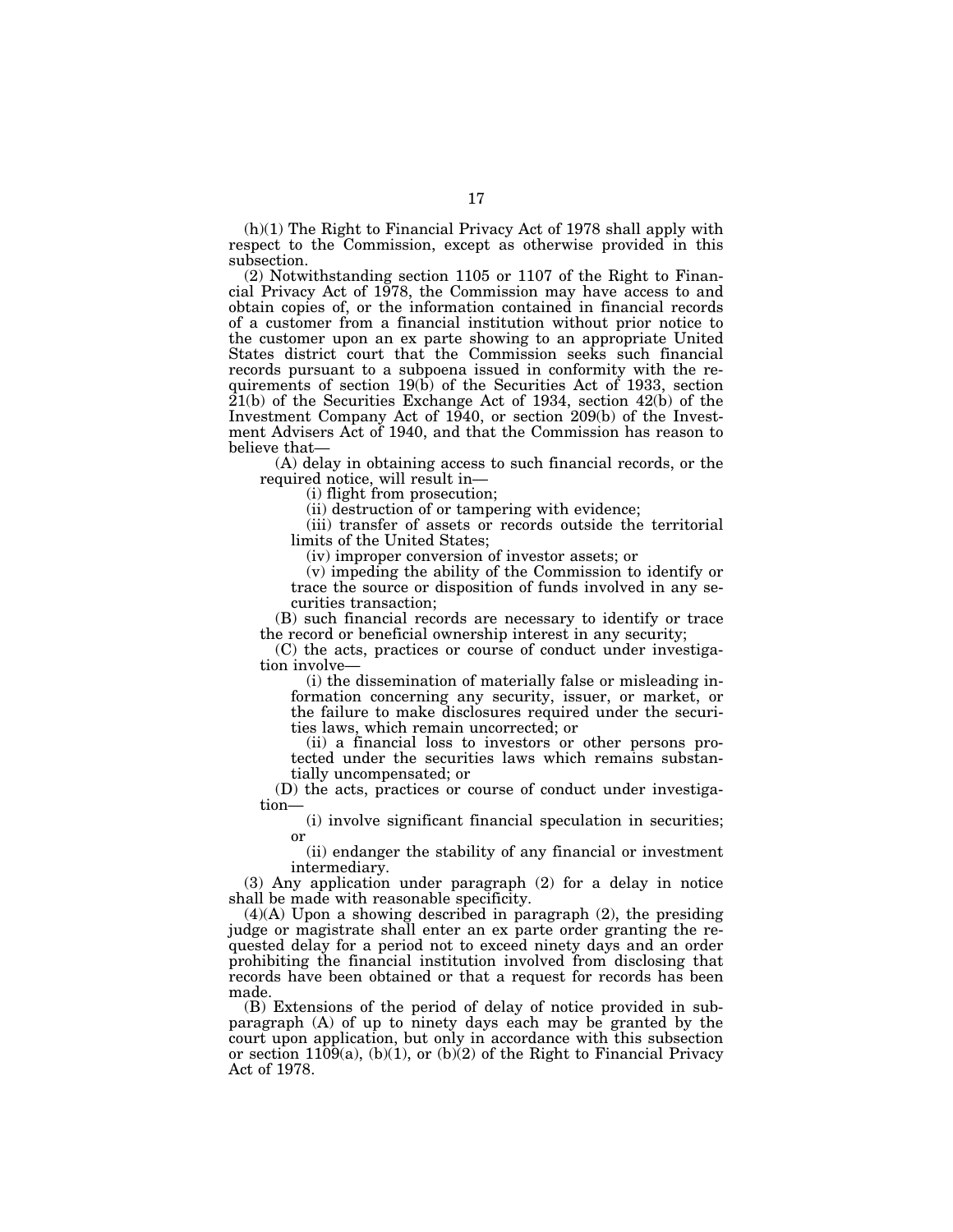(C) Upon expiration of the period of delay of notification ordered under subparagraph  $(A)$  or  $(\overline{B})$ , the customer shall be served with or mailed a copy of the subpena insofar as it applies to the customer together with the following notice which shall describe with reasonable specificity the nature of the investigation for which the Commission sought the financial records:

\* \* \* \* \* \* \* (5) Upon application by the Commission, all proceedings pursuant to paragraphs (2) and (4) shall be held in camera and the records thereof sealed until expiration of the period of delay or such other date as the presiding judge or magistrate may permit.

(7)(A) Following the expiration of the period of delay of notification ordered by the court pursuant to paragraph (4) of this subsection, the customer may, upon motion, reopen the proceeding in the district court which issued the order. If the presiding judge or magistrate finds that the movant is the customer to whom the records obtained by the Commission pertain, and that the Commission has obtained financial records or information contained therein in violation of this subsection, other than paragraph (1), it may order that the customer be granted civil penalties against the Com-

 $(i)$  \$100 without regard to the volume of records involved;

(ii) any out-of-pocket damages sustained by the customer as a direct result of the disclosure; and

(iii) if the violation is found to have been willful, intentional, and without good faith, such punitive damages as the court may allow, together with the costs of the action and reasonable attorney's fees as determined by the court.

(B) Upon a finding that the Commission has obtained financial records or information contained therein in violation of this subsection, other than paragraph (1), the court, in its discretion, may also or in the alternative issue injunctive relief to require the Commission to comply with this subsection with respect to any subpena which the Commission issues in the future for financial records of such customer for purposes of the same investigation.

(C) Whenever the court determines that the Commission has failed to comply with this subsection, other than paragraph (1), and the court finds that the circumstances raise questions of whether an officer or employee of the Commission acted in a willful and intentional manner and without good faith with respect to the violation, the Office of Personnel Management shall promptly initiate a proceeding to determine whether disciplinary action is warranted against the agent or employee who was primarily responsible for the violation. After investigating and considering the evidence submitted, the Office of Personnel Management shall submit its findings and recommendations to the Commission and shall send copies of the findings and recommendations to the officer or employee or his representative. The Commission shall take the corrective action that the Office of Personnel Management recommends.

(8) The relief described in paragraphs (7) and (10) shall be the only remedies or sanctions available to a customer for a violation of this subsection, other than paragraph (1), and nothing herein or in the Right to Financial Privacy Act of 1978 shall be deemed to prohibit the use in any investigation or proceeding of financial records, or the information contained therein, obtained by a sub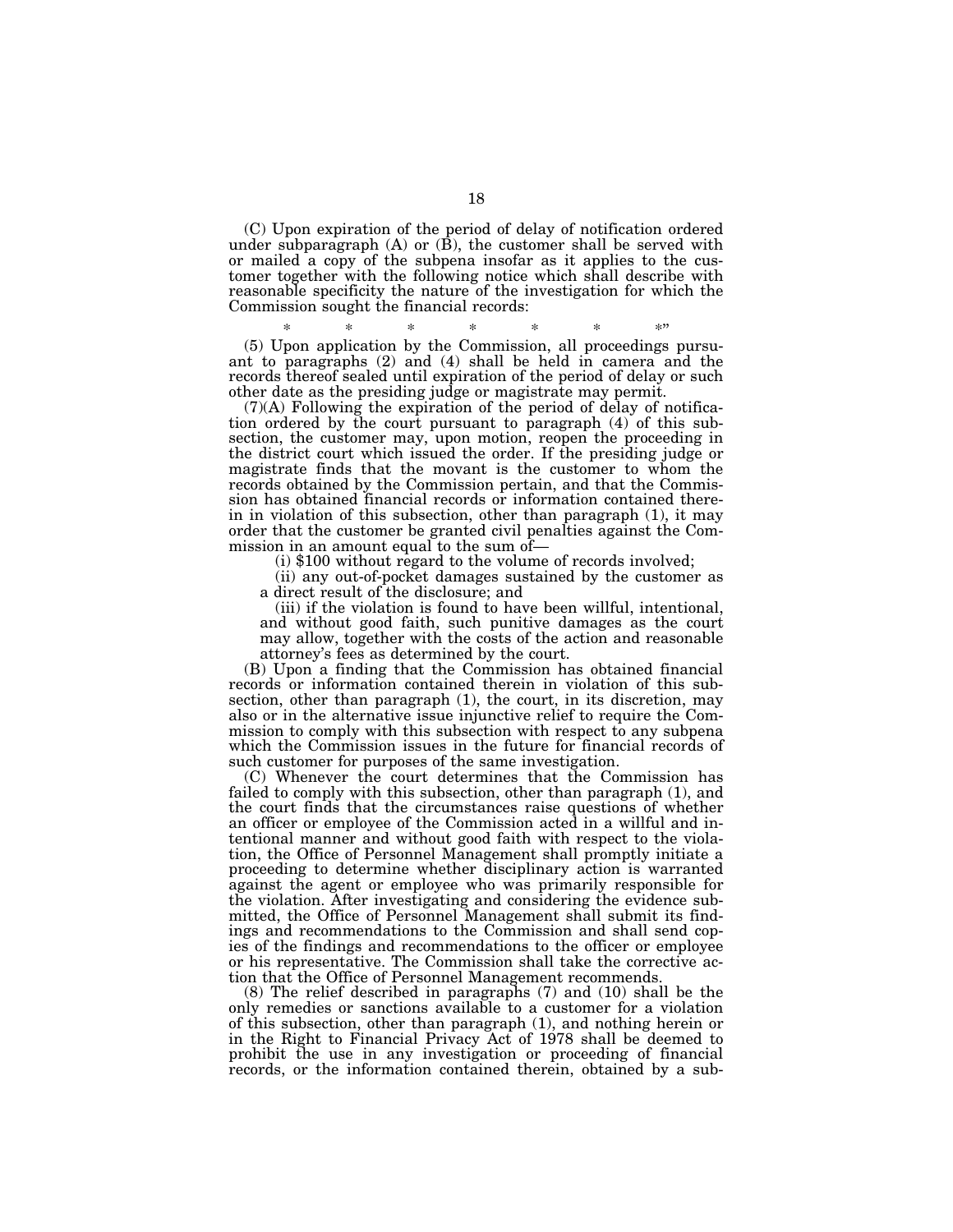pena issued by the Commission. In the case of an unsuccessful action under paragraph (7), the court shall award the costs of the action and attorney's fees to the Commission if the presiding judge or magistrate finds that the customer's claims were made in bad faith.

(9)(A) The Commission may transfer financial records or the information contained therein to any government authority if the Commission proceeds as a transferring agency in accordance with section 1112 of the Right to Financial Privacy Act of 1978, except that the customer notice required under section  $1112(b)$  or (c) of such Act may be delayed upon a showing by the Commission, in accordance with the procedure set forth in paragraphs (4) and (5), that one or more of subparagraphs (A) through  $(D)$  of paragraph  $(2)$ apply.

(B) The Commission may, without notice to the customer pursuant to section 1112 of the Right to Financial Privacy Act of 1978, transfer financial records or the information contained therein to a State securities agency or to the Department of Justice. Financial records or information transferred by the Commission to the Department of Justice or to a State securities agency pursuant to the provisions of this subparagraph may be disclosed or used only in an administrative, civil, or criminal action or investigation by the Department of Justice or the State securities agency which arises out of or relates to the acts, practices, or courses of conduct investigated by the Commission, except that if the Department of Justice or the State securities agency determines that the information should be disclosed or used for any other purpose, it may do so if it notifies the customer, except as otherwise provided in the Right to Financial Privacy Act of 1978, within 30 days of its determination, or complies with the requirements of section 1109 of such Act regarding delay of notice.

(10) Any government authority violating paragraph (9) shall be subject to the procedures and penalties applicable to the Commission under paragraph  $(7)(A)$  with respect to a violation by the Commission in obtaining financial records.

(11) Notwithstanding the provisions of this subsection, the Commission may obtain financial records from a financial institution or transfer such records in accordance with provisions of the Right to Financial Privacy Act of 1978.

(12) Nothing in this subsection shall enlarge or restrict any rights of a financial institution to challenge requests for records made by the Commission under existing law. Nothing in this subsection shall entitle a customer to assert any rights of a financial institution.

(13) Unless the context otherwise requires, all terms defined in the Right to Financial Privacy Act of 1978 which are common to this subsection shall have the same meaning as in such Act.

(i) INFORMATION TO CFTC.—The Commission shall provide the Commodity Futures Trading Commission with notice of the commencement of any proceeding and a copy of any order entered by the Commission against any broker or dealer registered pursuant to section  $15(b)(11)$ , any exchange registered pursuant to section 6(g), or any national securities association registered pursuant to section  $15A(k)$ .

*(j) STATUTE OF LIMITATIONS.—*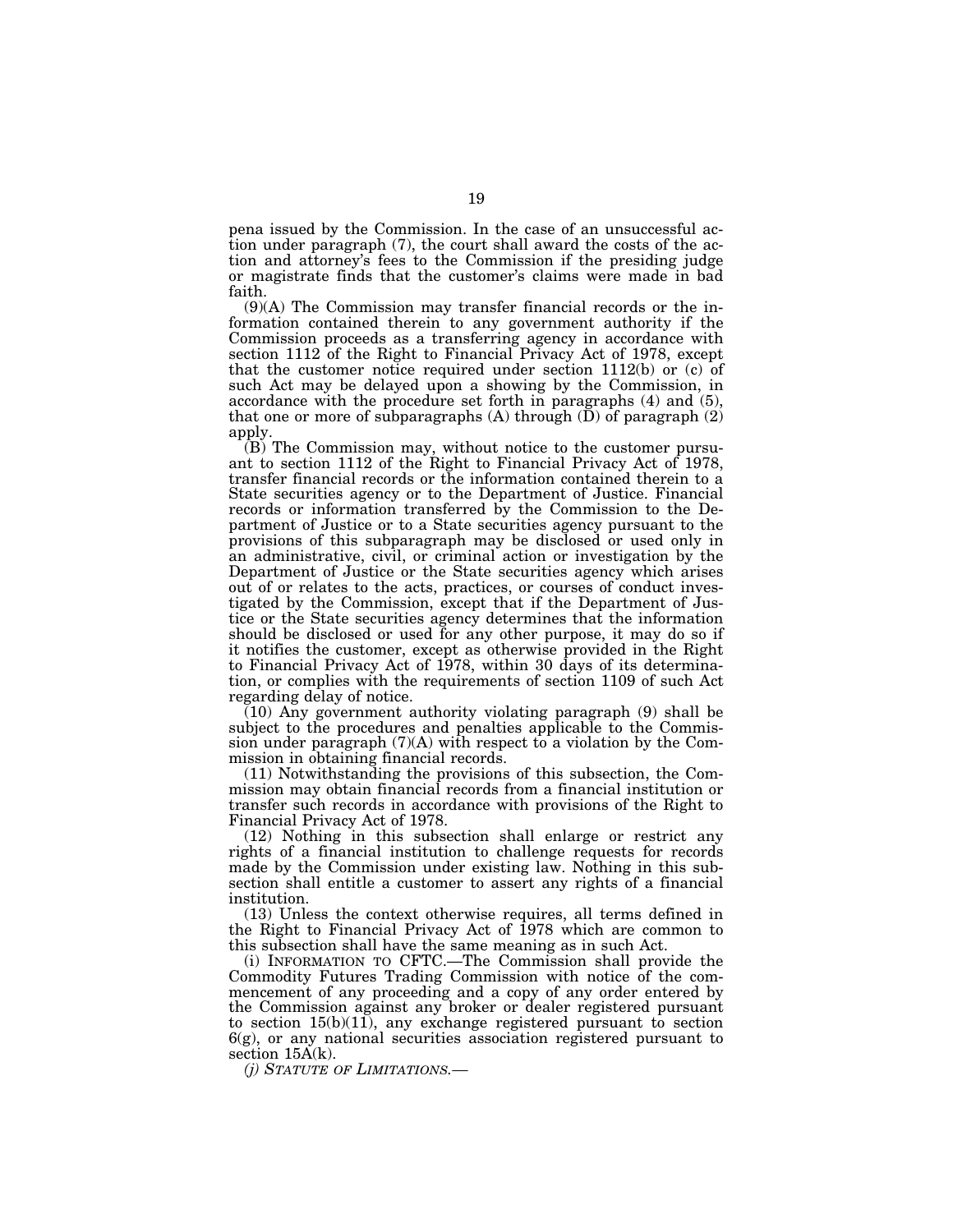*(1) CIVIL MONETARY PENALTIES.— (A) IN GENERAL.—An action or proceeding brought or instituted by the Commission under any provision of the securities laws for a civil monetary penalty may be brought not later than 10 years after the alleged violation.* 

*(B) EXCLUSION.—The period of limitations in subparagraph (A) does not run during any time when an alleged violator is absent from the United States or has no reasonably ascertainable place of abode or work within the United States.* 

*(2) DEFINITION.—For purposes of this subsection, the term ''civil monetary penalty'' means relief sought by the Commission under—* 

*(A) subsection (d)(3), section 10A(d), section 21A(a), section 21B(a), or subsection (b),*  $(c)(1)(B)$ *, or*  $(c)(2)(B)$  *of section 32 (15 U.S.C. 78j-1(d), 78u–2(a), 78ff(b), 78ff(c)(1)(B), or 78ff(c)(2)(B));* 

*(B) section 8A(g)(2) or section 20(d)(2) of the Securities Act of 1933 (15 U.S.C. 77h-1(g)(2), 77t(d)(2));* 

*(C) section 9(d)(1) or 42(e)(1) of the Investment Company Act of 1940 (15 U.S.C. 80a–9(d)(1), 80a–41(e)(1));* 

*(D) section 203(i)(1) or 209(e)(1) of the Investment Advisers Act of 1940 (15 U.S.C. 80b–3(i)(1), 80b–9(e)(1)); or* 

*(E) section 304(a) of the Sarbanes-Oxley Act of 2002 (15 U.S.C. 7243(a)).* 

#### CIVIL PENALTIES FOR INSIDER TRADING

SEC. 21A. (a) AUTHORITY TO IMPOSE CIVIL PENALTIES.—<br>(1) JUDICIAL ACTIONS BY COMMISSION AUTHORIZED.—Whenever it shall appear to the Commission that any person has violated any provision of this title or the rules or regulations thereunder by purchasing or selling a security or securitybased swap agreement while in possession of material, nonpublic information in, or has violated any such provision by communicating such information in connection with, a transaction on or through the facilities of a national securities exchange or from or through a broker or dealer, and which is not part of a public offering by an issuer of securities other than standardized options or security futures products, the Commission—

(A) may bring an action in a United States district court to seek, and the court shall have jurisdiction to impose, a civil penalty to be paid by the person who committed such violation; and

(B) may, subject to subsection (b)(1), bring an action in a United States district court to seek, and the court shall have jurisdiction to impose, a civil penalty to be paid by a person who, at the time of the violation, directly or indirectly controlled the person who committed such violation.

(2) AMOUNT OF PENALTY FOR PERSON WHO COMMITTED VIOLA-TION.—The amount of the penalty which may be imposed on the person who committed such violation shall be determined by the court in light of the facts and circumstances, but shall not exceed three times the profit gained or loss avoided as a result of such unlawful purchase, sale, or communication.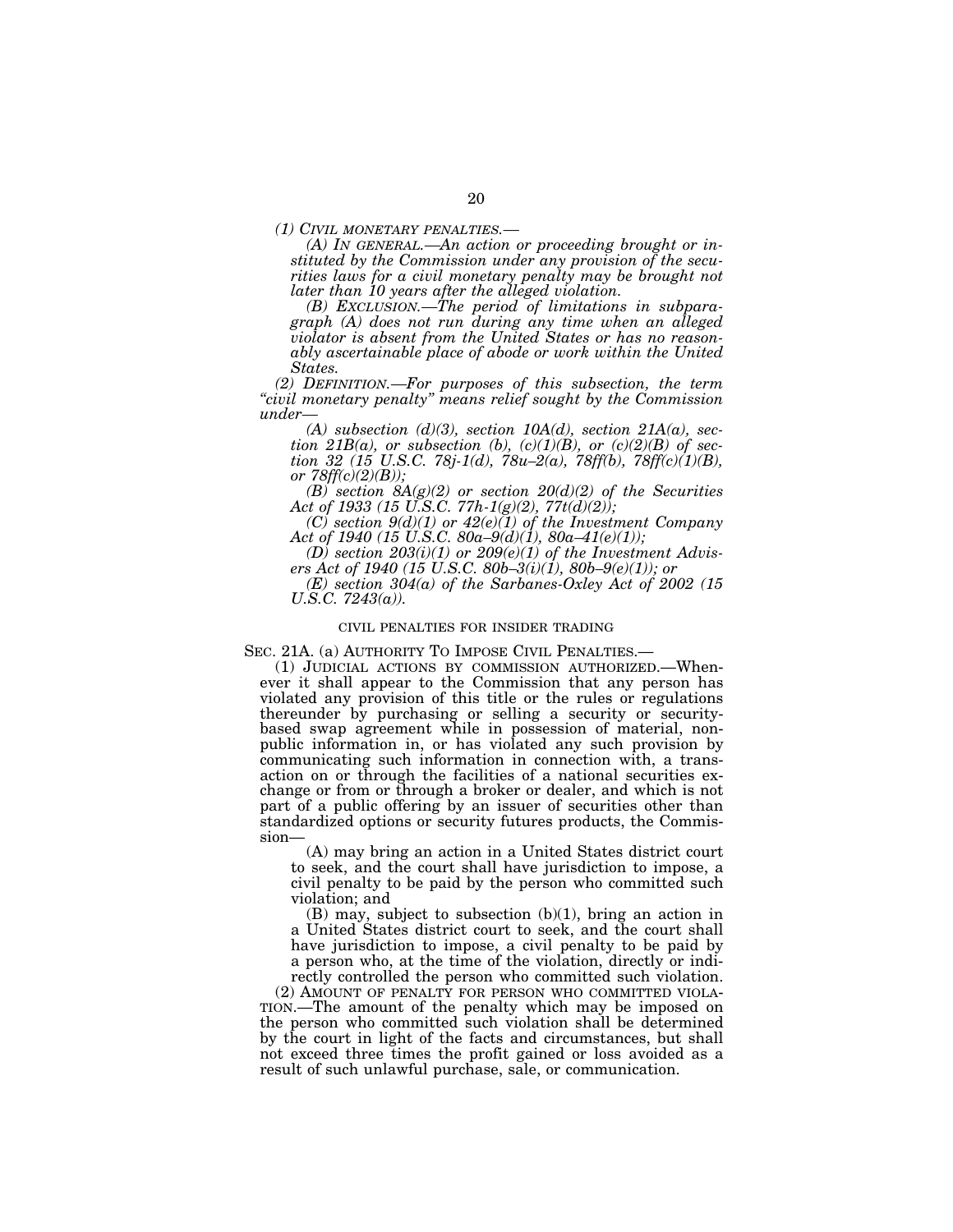(3) AMOUNT OF PENALTY FOR CONTROLLING PERSON.—The amount of the penalty which may be imposed on any person who, at the time of the violation, directly or indirectly controlled the person who committed such violation, shall be determined by the court in light of the facts and circumstances, but shall not exceed the greater of \$1,000,000, or three times the amount of the profit gained or loss avoided as a result of such controlled person's violation. If such controlled person's violation was a violation by communication, the profit gained or loss avoided as a result of the violation shall, for purposes of this paragraph only, be deemed to be limited to the profit gained or loss avoided by the person or persons to whom the controlled person directed such communication.

(b) LIMITATIONS ON LIABILITY.—

(1) LIABILITY OF CONTROLLING PERSONS.—No controlling person shall be subject to a penalty under subsection  $(a)(1)(B)$  unless the Commission establishes that—

(A) such controlling person knew or recklessly disregarded the fact that such controlled person was likely to engage in the act or acts constituting the violation and failed to take appropriate steps to prevent such act or acts before they occurred; or

(B) such controlling person knowingly or recklessly failed to establish, maintain, or enforce any policy or procedure required under section 15(f) of this title or section 204A of the Investment Advisers Act of 1940 and such failure substantially contributed to or permitted the occurrence of the act or acts constituting the violation.

(2) ADDITIONAL RESTRICTIONS ON LIABILITY.—No person shall be subject to a penalty under subsection (a) solely by reason of employing another person who is subject to a penalty under such subsection, unless such employing person is liable as a controlling person under paragraph (1) of this subsection. Section 20(a) of this title shall not apply to actions under subsection (a) of this section.

(c) AUTHORITY OF COMMISSION.—the Commission, by such rules, regulations, and orders as it considers necessary or appropriate in the public interest or for the protection of investors, may exempt, in whole or in part, either unconditionally or upon specific terms and conditions, any person or transaction or class of persons or transactions from this section.

(d) PROCEDURES FOR COLLECTION.—

(1) PAYMENT OF PENALTY TO TREASURY.—A penalty imposed under this section shall be payable into the Treasury of the United States, except as otherwise provided in section 308 of the Sarbanes-Oxley Act of 2002 and section 21F of this title.

(2) COLLECTION OF PENALTIES.—If a person upon whom such a penalty is imposed shall fail to pay such penalty within the time prescribed in the court's order, the Commission may refer the matter to the Attorney General who shall recover such penalty by action in the appropriate United States district court.

(3) REMEDY NOT EXCLUSIVE.—The actions authorized by this section may be brought in addition to any other actions that the Commission or the Attorney General are entitled to bring.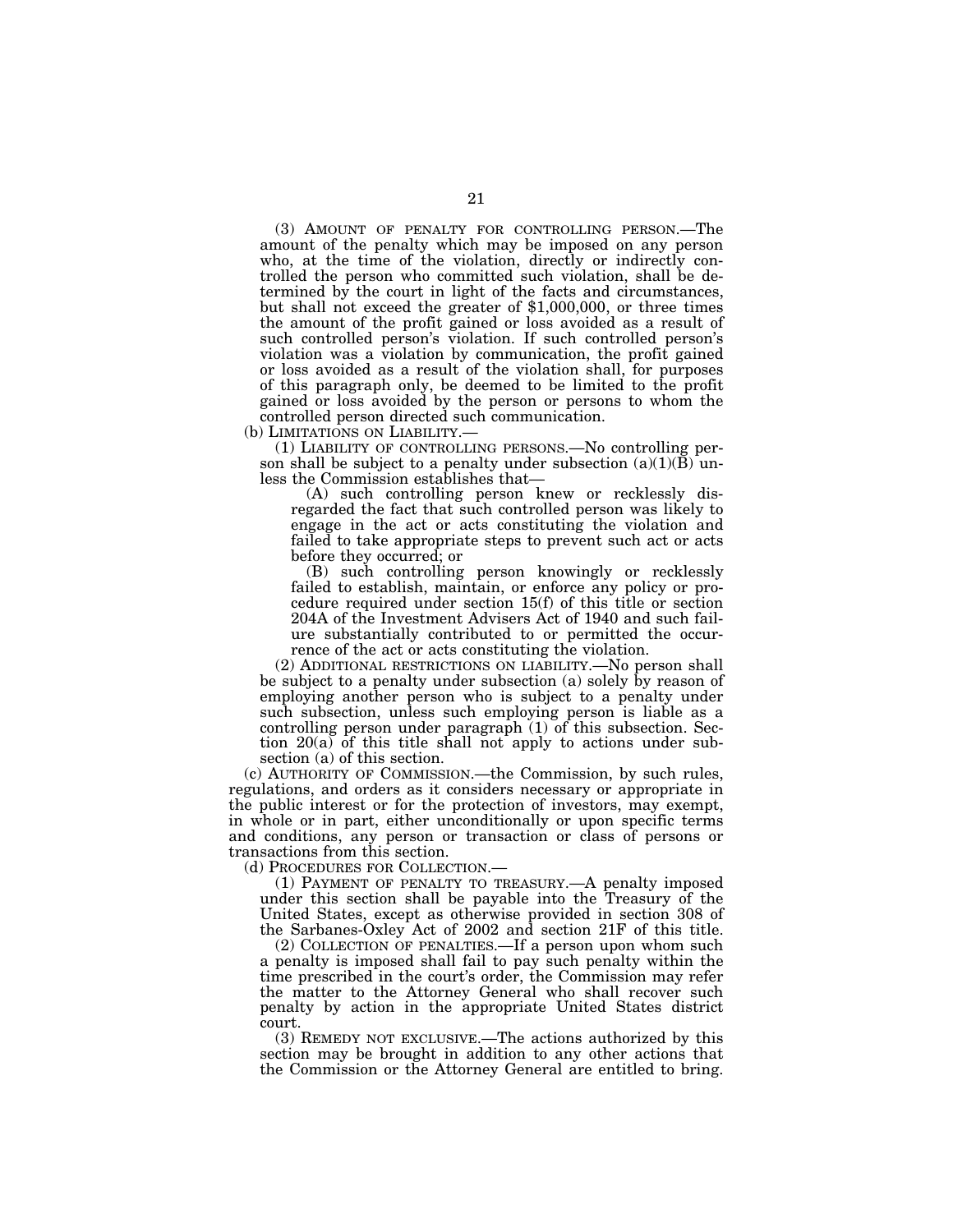(4) JURISDICTION AND VENUE.—For purposes of section 27 of this title, actions under this section shall be actions to enforce a liability or a duty created by this title.

ø(5) STATUTE OF LIMITATIONS.—No action may be brought under this section more than 5 years after the date of the purchase or sale. This section shall not be construed to bar or limit in any manner any action by the Commission or the Attorney General under any other provision of this title, nor shall it bar or limit in any manner any action to recover penalties, or to seek any other order regarding penalties, imposed in an action commenced within 5 years of such transaction.]

(e) DEFINITION.—For purposes of this section, ''profit gained'' or "loss avoided" is the difference between the purchase or sale price of the security and the value of that security as measured by the trading price of the security a reasonable period after public dissemination of the nonpublic information.

(f) The authority of the Commission under this section with respect to security-based swap agreements (as defined in section 206B of the Gramm-Leach-Bliley Act) shall be subject to the restrictions and limitations of section 3A(b) of this title.<br>(g) DUTY OF MEMBERS AND EMPLOYEES OF CONGRESS.

(1) IN GENERAL.—Subject to the rule of construction under section 10 of the STOCK Act and solely for purposes of the insider trading prohibitions arising under this Act, including section 10(b) and Rule 10b–5 thereunder, each Member of Congress or employee of Congress owes a duty arising from a relationship of trust and confidence to the Congress, the United States Government, and the citizens of the United States with respect to material, nonpublic information derived from such person's position as a Member of Congress or employee of Congress or gained from the performance of such person's official responsibilities.

(2) DEFINITIONS.—In this subsection—

(A) the term ''Member of Congress'' means a member of the Senate or House of Representatives, a Delegate to the House of Representatives, and the Resident Commissioner from Puerto Rico; and

(B) the term ''employee of Congress'' means—

(i) any individual (other than a Member of Congress), whose compensation is disbursed by the Secretary of the Senate or the Chief Administrative Officer of the House of Representatives; and

(ii) any other officer or employee of the legislative branch (as defined in section 109(11) of the Ethics in Government Act of 1978 (5 U.S.C. App. 109(11))).

(3) RULE OF CONSTRUCTION.—Nothing in this subsection shall be construed to impair or limit the construction of the existing antifraud provisions of the securities laws or the authority of the Commission under those provisions.<br>(h) DUTY OF OTHER FEDERAL OFFICIALS.—

 $(1)$  IN GENERAL.—Subject to the rule of construction under section 10 of the STOCK Act and solely for purposes of the insider trading prohibitions arising under this Act, including section 10(b), and Rule 10b–5 thereunder, each executive branch employee, each judicial officer, and each judicial employee owes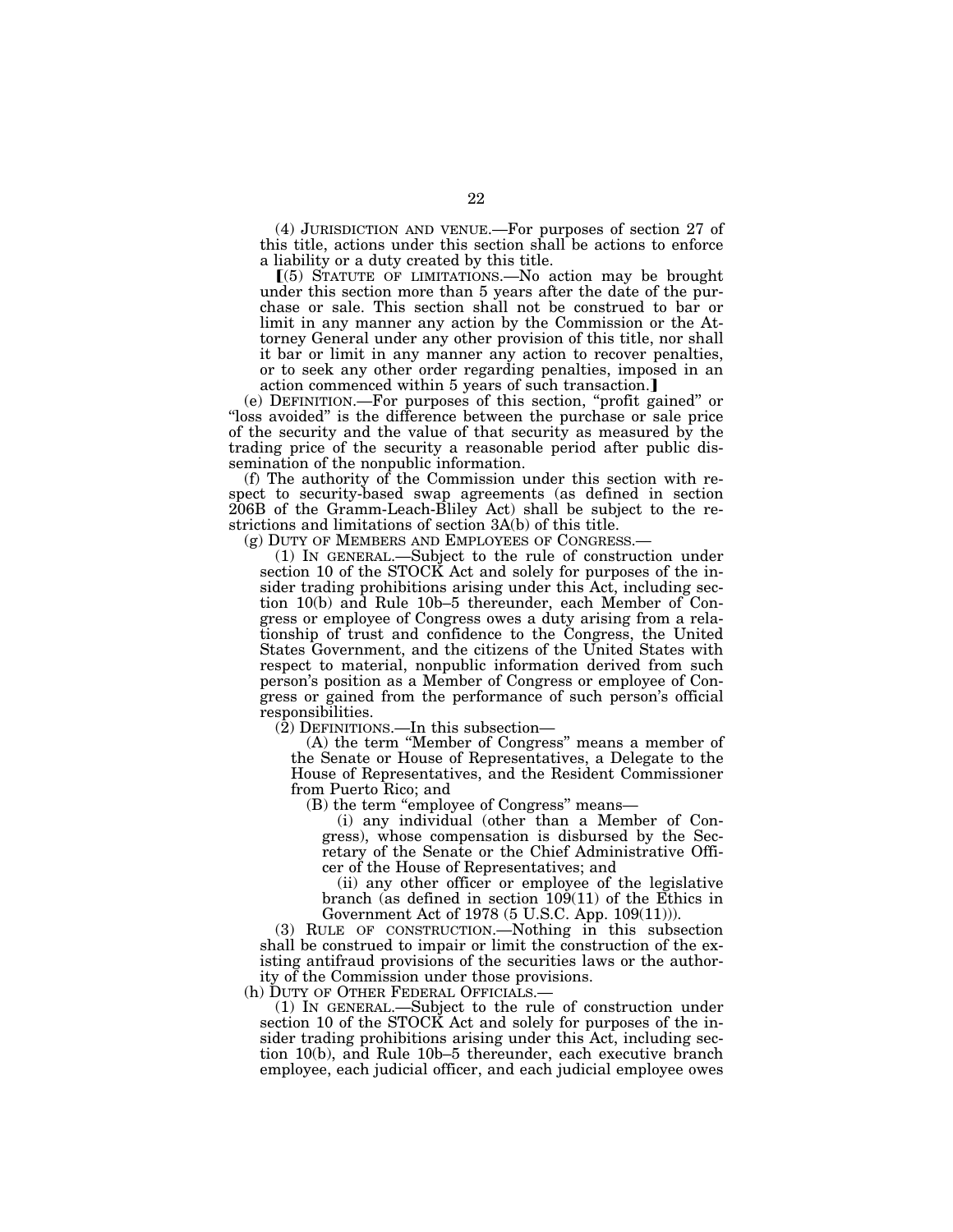a duty arising from a relationship of trust and confidence to the United States Government and the citizens of the United States with respect to material, nonpublic information derived from such person's position as an executive branch employee, judicial officer, or judicial employee or gained from the performance of such person's official responsibilities.

(2) DEFINITIONS.—In this subsection—

(A) the term "executive branch employee"—

(i) has the meaning given the term ''employee'' under section 2105 of title 5, United States Code;

(ii) includes—

(I) the President;

(II) the Vice President; and

(III) an employee of the United States Postal Service or the Postal Regulatory Commission;

(B) the term ''judicial employee'' has the meaning given that term in section 109(8) of the Ethics in Government Act of 1978 (5 U.S.C. App. 109(8)); and

(C) the term ''judicial officer'' has the meaning given that term under section 109(10) of the Ethics in Government Act of 1978 (5 U.S.C. App. 109(10)).

(3) RULE OF CONSTRUCTION.—Nothing in this subsection shall be construed to impair or limit the construction of the existing antifraud provisions of the securities laws or the authority of the Commission under those provisions.

(i) PARTICIPATION IN INITIAL PUBLIC OFFERINGS.—An individual described in section 101(f) of the Ethics in Government Act of 1978 may not purchase securities that are the subject of an initial public offering (within the meaning given such term in section  $12(f)(1)(G)(i)$  in any manner other than is available to members of the public generally.

\* \* \* \* \* \* \*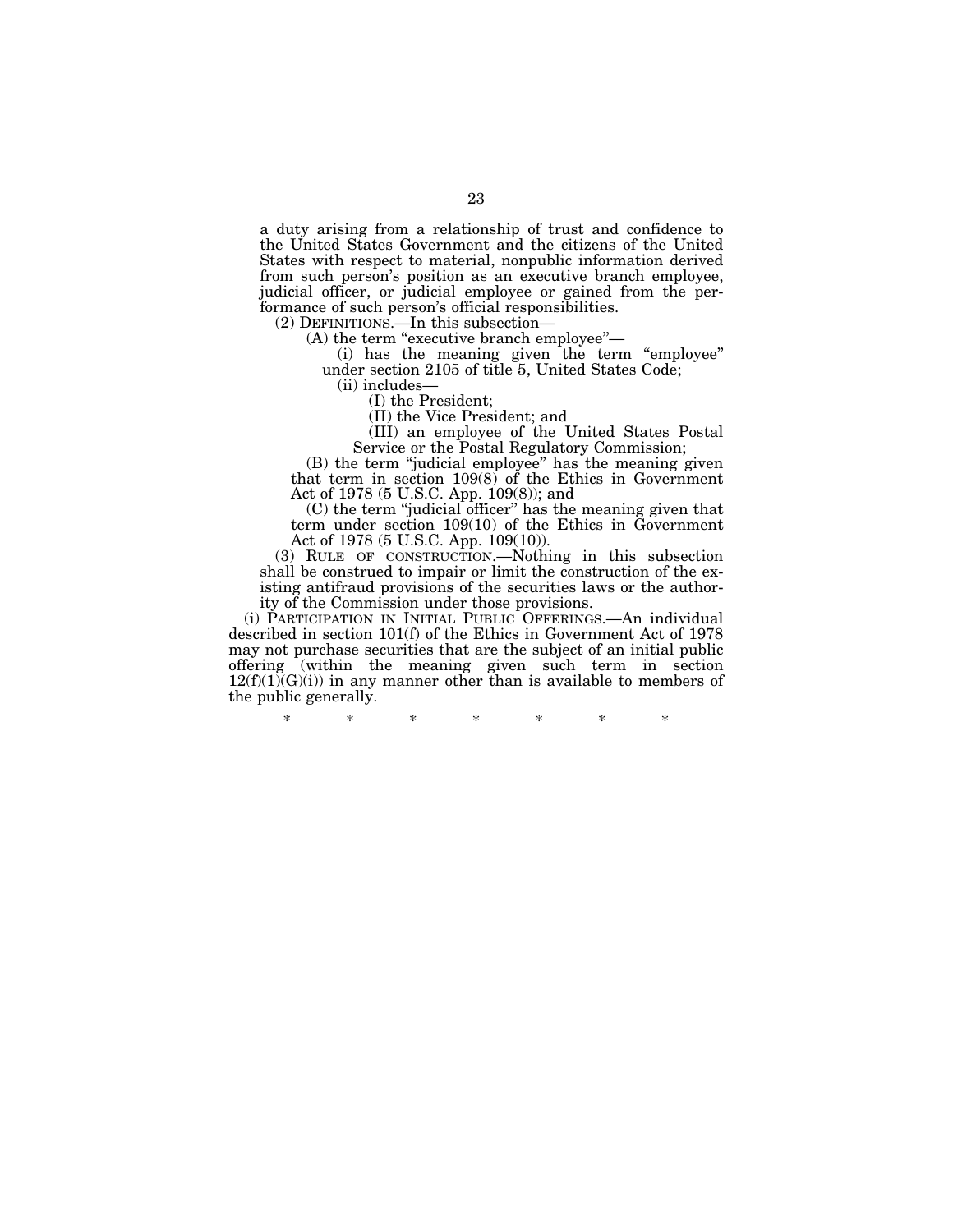# MINORITY VIEWS

H.R. 3701, *a bill to establish a statute of limitations for certain actions of the Securities and Exchange Commission, and for other purposes,* would unnecessarily extend the SEC's statute of limitations. The bill would allow the SEC to bring an action or proceeding for a civil monetary penalty for up to 10 years after the date the violation occurs. In addition, H.R. 3701 provides that the 10-year period is stayed at any time that an alleged violator of the securities laws is absent from the United States or has no reasonably ascertainable place of abode or work within the United States.

Committee Republicans support giving the SEC all necessary tools to fight fraud, prosecute wrongdoers, and uphold the rule of law. Based upon evidence presented to the Committee, however, H.R. 3701 would not provide the SEC with a necessary tool. Committee Republicans believe the SEC is already subject to an appropriate statute of limitations when seeking civil monetary penalties. Like other agencies, the SEC is subject to 25 U.S.C.  $\S 2462$ , a generally applicable statute that subjects agency enforcement seeking a ''civil fine, penalty, or forfeiture'' to a five-year statute of limitation, unless Congress otherwise provides for a separate statute of limitations. The statute is not only applicable to SEC actions, but to *any* agency enforcement. Thus, Congress has already established what it believes is an appropriate baseline statute of limitations when seeking a fine, penalty, or forfeiture. Absent some special showing demonstrating a need to extend the timeframe, a five-year statute of limitation continues to be an appropriate timeframe.

Committee Republicans believe it's important to remind Democrats that the statute of limitations in the SEC context serves as an important procedural protection: it is intended to strike the right balance between deterring and punishing securities fraud with protecting the shareholders ultimately responsible for paying any fines or civil penalties. As time goes by, evidence necessarily becomes less reliable (*e.g.,* as time passes, evidence can grow stale and witnesses are less likely to remember crucial events accurately), which can lead to litigation with less accurate—or even unjust—results. When an action includes the threat of SEC civil penalties, the harm of any inaccurate or unjust results is even greater.

Beyond concern about stale evidence, the five-year statute of limitations has additional benefits. The current five-year statute of limitations encourages the SEC to move quickly and efficiently to initiate actions. This ensures that more appropriate cases are pursued, rather than stretching investigations over the course of a decade or longer. It could also encourage the SEC to prioritize its resources more on frauds that are more likely to harm Mom and Pop investors—*i.e.,* smaller-dollar frauds that harm retail investors, instead of spending up to a decade on a prolonged investigation of a high-profile, larger defendant in hopes of a big penalty.